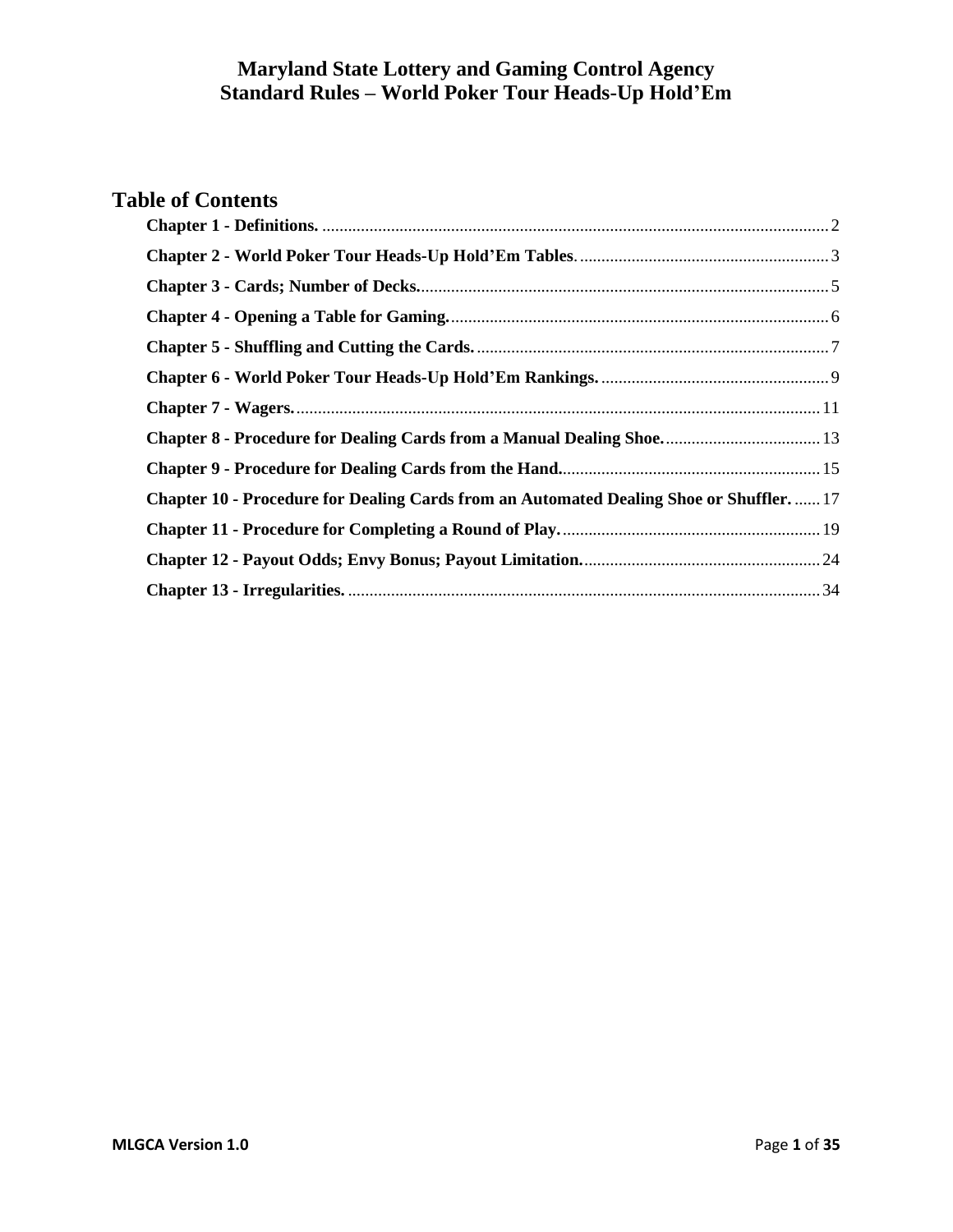#### **Chapter 1 - Definitions.**

A. In addition to the terms defined in the World Poker Tour Heads-Up Hold'em chapters, which have the same meaning in this chapter, in this chapter the following terms have the meaning indicated.

B. Terms Defined.

(1) "Bad Beat Bonus" means a bonus payout awarded to any player who holds a straight or higher and loses to the dealer's hand.

(2) "Check" means waiving the right to place a Raise Wager but remaining in the round of play.

(3) "Community card" means a card which may be used by each player and the dealer to form the best possible five-card Poker hand.

(4) "Flop" means the first three community cards dealt during a round of play.

(5) "Fold" means the withdrawal of a player from a round of play by not making a Raise Wager after the Turn and River cards are exposed.

(6) "Hand" means the five-card Poker hand formed from the two cards of the player or the dealer and any of the five community cards.

(7) "River card" means the fifth community card revealed during a round of play.

<span id="page-1-0"></span>(8) "Turn card" means the fourth community card revealed during a round of play.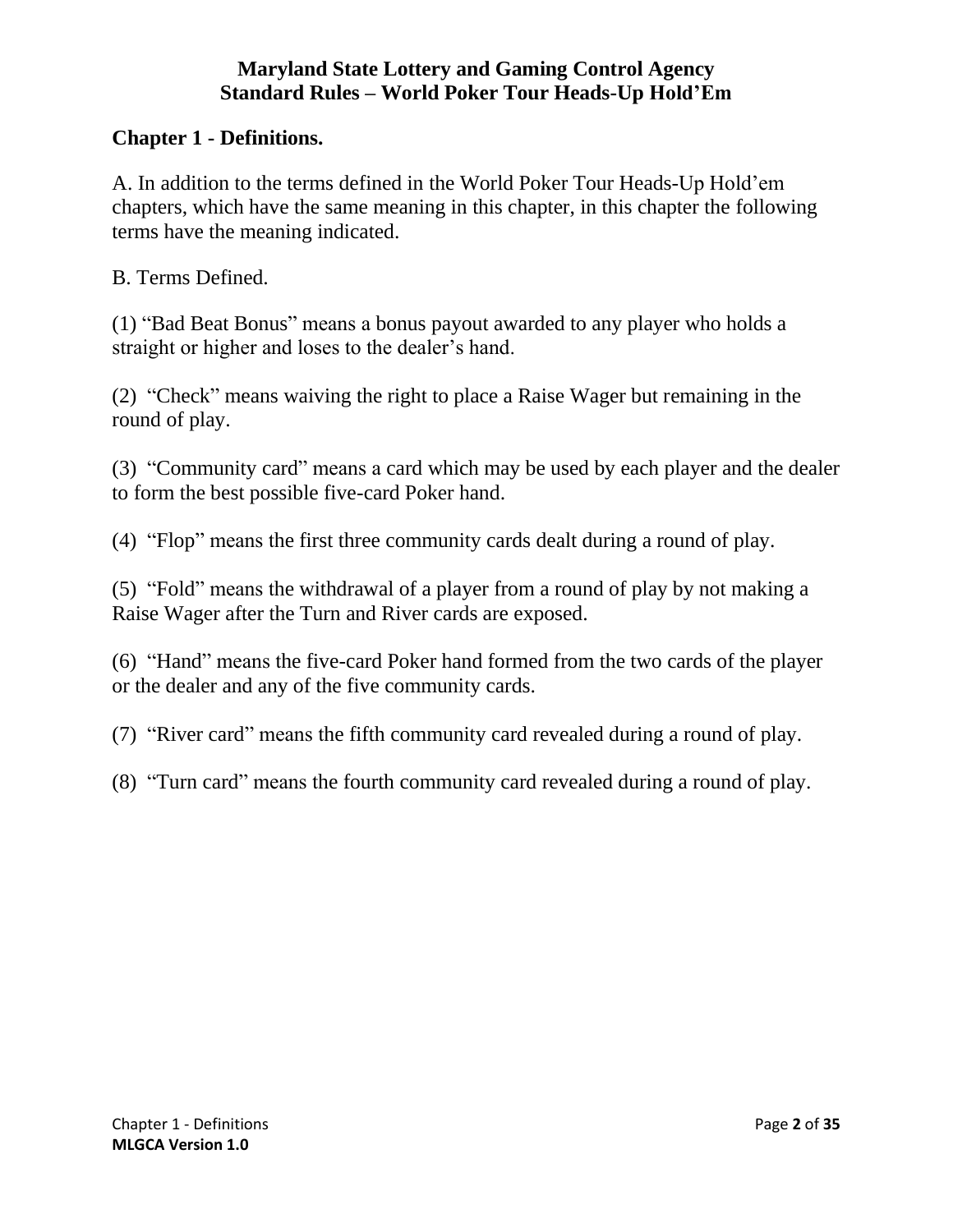### **Chapter 2 - World Poker Tour Heads-Up Hold'Em Tables.**

A. World Poker Tour Heads-Up Hold'Em shall be played on a table having betting positions for no more than six players on one side of the table and a place for the dealer on the opposite side of the table.

B. The layout for a World Poker Tour Heads-Up Hold'Em table shall be submitted to the Commission and contain, at a minimum:

(1) The name or logo of the facility operator;

(2) Three separate betting areas designated for the placement of Ante, Odds and Raise Wagers for each player;

(3) A separate area designated for the placement of the five community cards located directly in front of the table inventory container;

(4) A separate area designated for the placement of the dealer's two cards;

(5) If a facility operator offers the optional Progressive Payout Wager, a separate area designated for the placement of the Progressive Payout Wager for each player;

(6) If a facility operator offers the optional Pocket Bonus Wager, a separate area designated for the placement of the Pocket Bonus Wager for each player;

(7) If a facility operator offers the optional Trips Plus Wager authorized under Chapter 7 - Wagers, a separate area designated for the placement of the Trips Plus Wager for each player;

(8) Inscriptions that advise players of the payout odds or amounts for all permissible wagers offered by the facility operator, but if the payout odds or amounts are not inscribed on the layout, a sign identifying the payout odds or amounts for all permissible wagers shall be posted at each World Poker Tour Heads-Up Hold'Em table;

(9) Inscriptions indicating the following:

(a) An Ante Wager will push if the dealer has less than a pair; and

(b) The payout limit per hand established by the facility operator under Chapter 12 - Payout Odds; Envy Bonus; Payout Limitation or a generic inscription indicating that the game is subject to the posted payout limit; and

Chapter 2 - World Poker Tour Heads-Up Hold'Em Tables Page **3** of **35 MLGCA Version 1.0**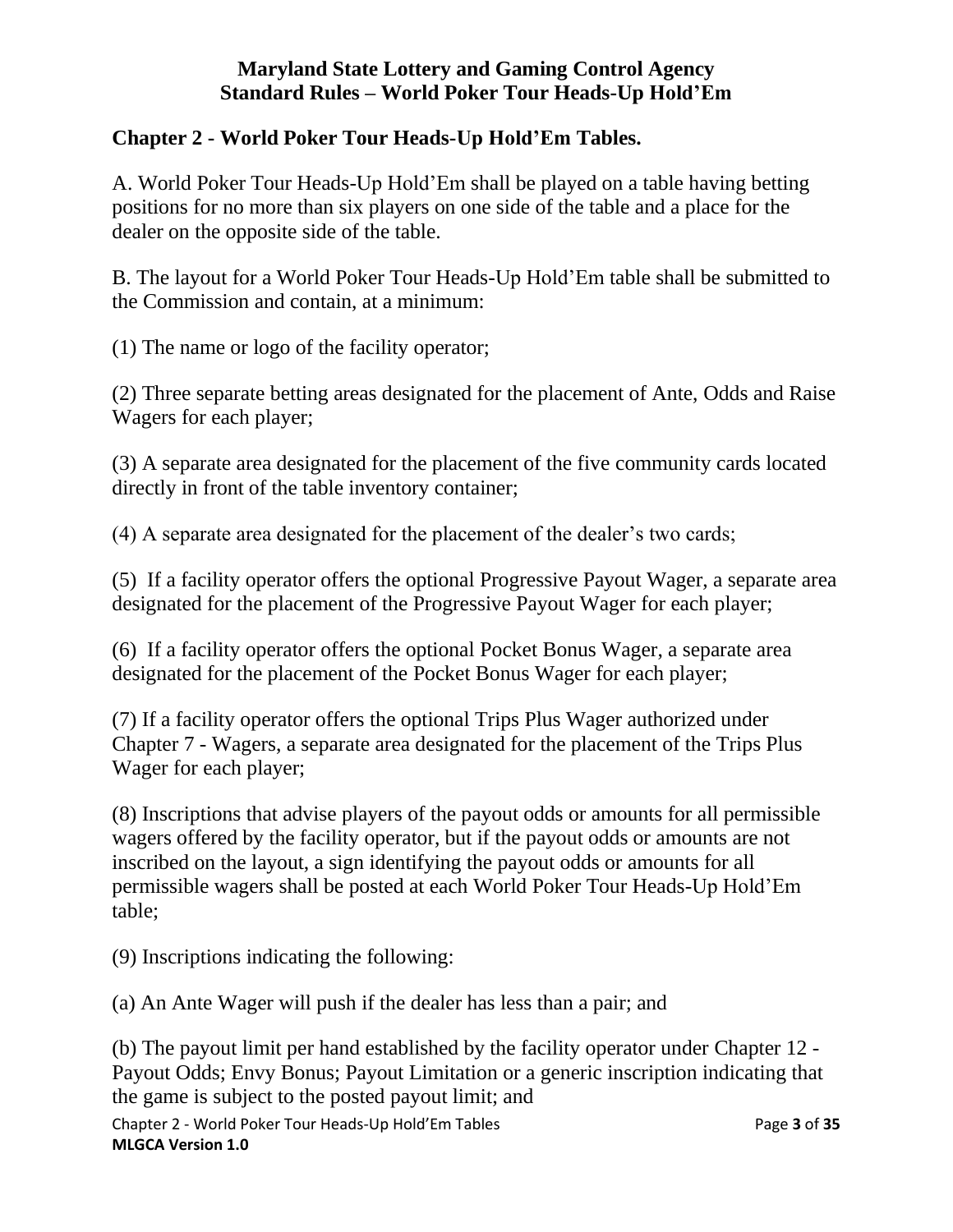(10) If the information required under §B(8) of this chapter is not inscribed on the layout, a sign which sets forth the required information shall be posted at each World Poker Tour Heads-Up Hold'Em table.

C. If a facility operator offers a Progressive Payout Wager under Chapter 7 - Wagers, a World Poker Tour Heads-Up Hold'Em table shall have a progressive table game system for the placement of Progressive Payout Wagers that shall include:

(1) A wagering device at each betting position that acknowledges or accepts the placement of the Progressive Payout Wager; and

(2) A device that controls or monitors the placement of Progressive Payout Wagers at the gaming table and includes a mechanism such as a lock-out button that prevents the recognition of any Progressive Payout Wager placed after the dealer has announced "no more bets".

D. Each World Poker Tour Heads-Up Hold'Em table shall have a:

(1) Drop box and a tip box attached on the same side of the table as, but on opposite sides of, the dealer, as approved by the Commission; and

(2) Discard rack securely attached to the top of the dealer's side of the table.

<span id="page-3-0"></span>E. The Commission may approve an alternative location for the tip box when a card shuffling device or other table game equipment prevents the placement of the drop box and tip box on the same side of the gaming table as, but on opposite sides of, the dealer.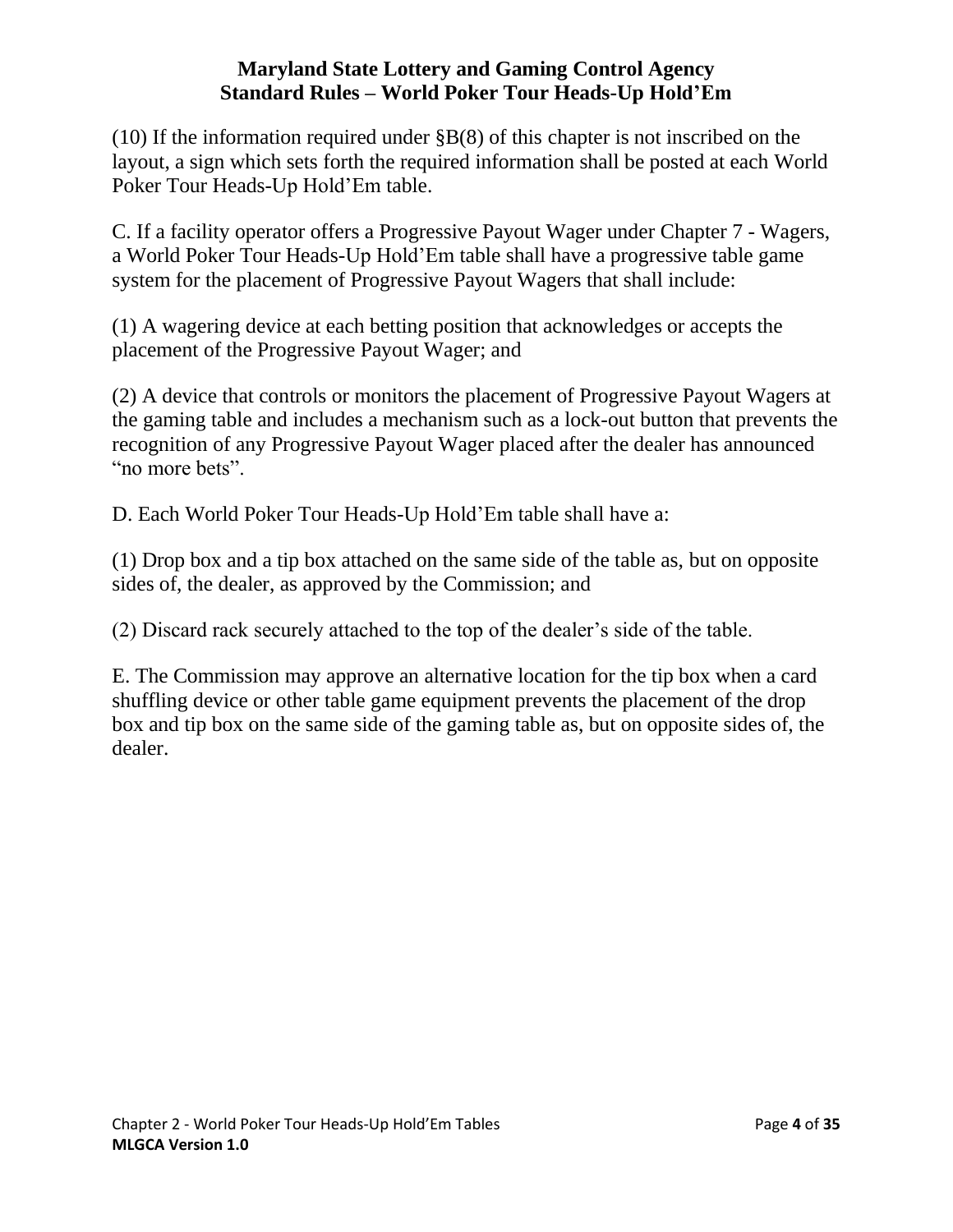## **Chapter 3 - Cards; Number of Decks.**

A. Except as provided in §B of this chapter:

(1) World Poker Tour Heads-Up Hold'Em shall be played with one deck of cards;

(2) The cards of a deck shall be identical in appearance; and

(3) A deck shall contain two cover cards.

B. If an automated card shuffling device is utilized, World Poker Tour Heads-Up Hold'Em may be played with two decks of cards in accordance with the following requirements:

(1) The cards in each deck shall be of the same design;

(2) The backs of the cards in one deck shall be of a different color than the cards included in the other deck;

(3) One deck of cards shall be shuffled and stored in the automated card shuffling device while the other deck is being used to play the game;

(4) Both decks of cards shall be continuously alternated in and out of play, with each deck being used for every other round of play; and

(5) The cards from only one deck shall be placed in the discard rack at any given time.

C. The decks of cards used in World Poker Tour Heads-Up Hold'Em shall be changed at least every:

(1) Four hours if the cards are dealt by hand; and

<span id="page-4-0"></span>(2) Eight hours if the cards are dealt from a manual or automated dealing shoe.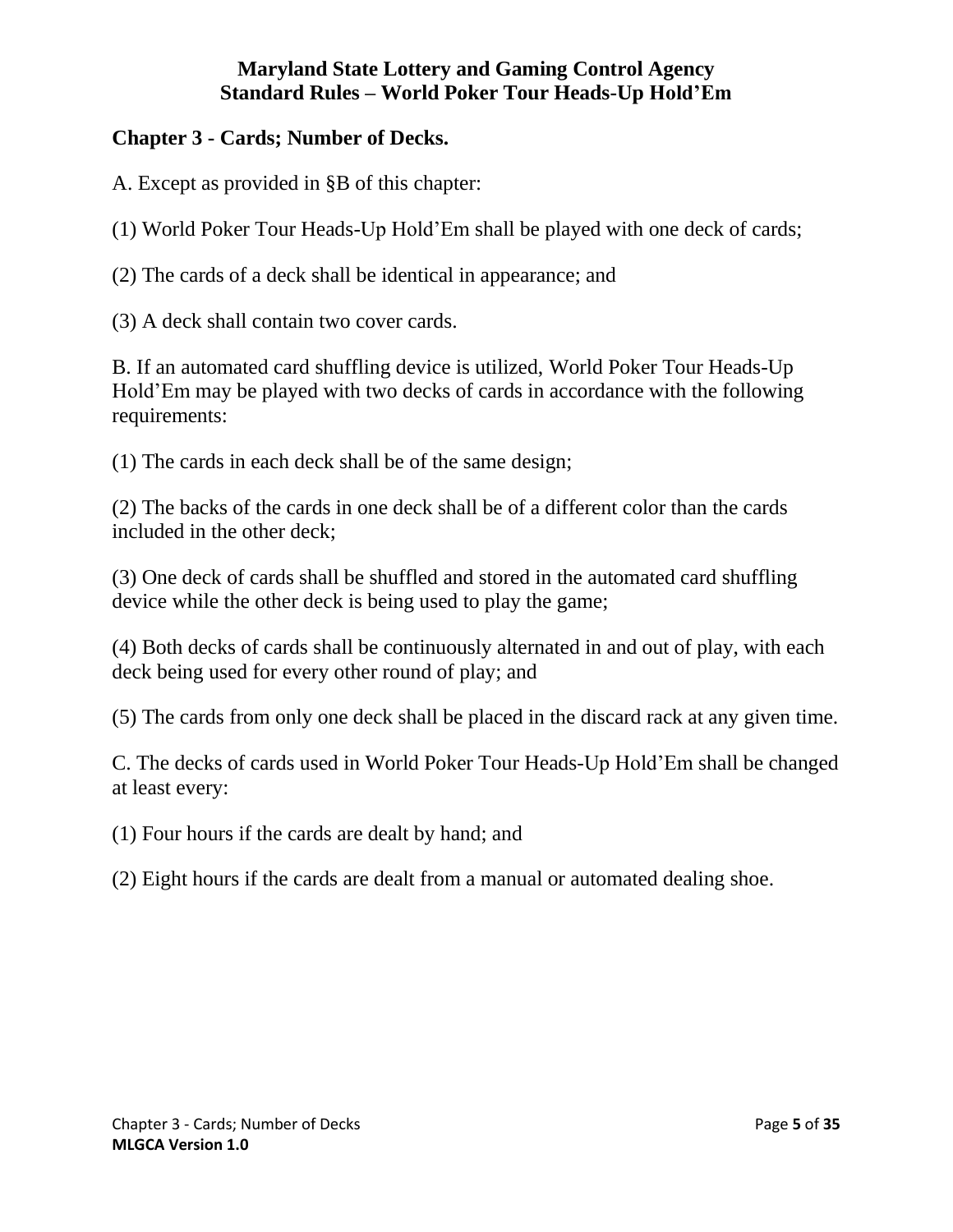#### **Chapter 4 - Opening a Table for Gaming.**

A. After receiving one or more decks of cards at the table, the dealer shall inspect the cards for any defects and a floorperson assigned to the table shall verify the inspection.

B. After the cards are inspected, the dealer shall spread out the cards face up, in horizontal fan shaped columns by deck according to suit and in sequence, on the table for visual inspection by the first player to arrive at the table.

C. After the first player arriving at the table has been afforded an opportunity to visually inspect the cards, the dealer shall:

(1) Turn the cards face down on the table;

- (2) Mix the cards thoroughly by washing them; and
- (3) Stack the cards.

D. After stacking the cards, the dealer shall shuffle the cards in accordance with Chapter 5 - Shuffling and Cutting the Cards.

E. If an automated card shuffling device is utilized and two decks of cards are received at the table, each deck of cards shall be spread for inspection, mixed, stacked, and shuffled in accordance with §§A—C of this chapter.

<span id="page-5-0"></span>F. If the decks of cards received at the table are preinspected and preshuffled, §§A—D of this chapter do not apply.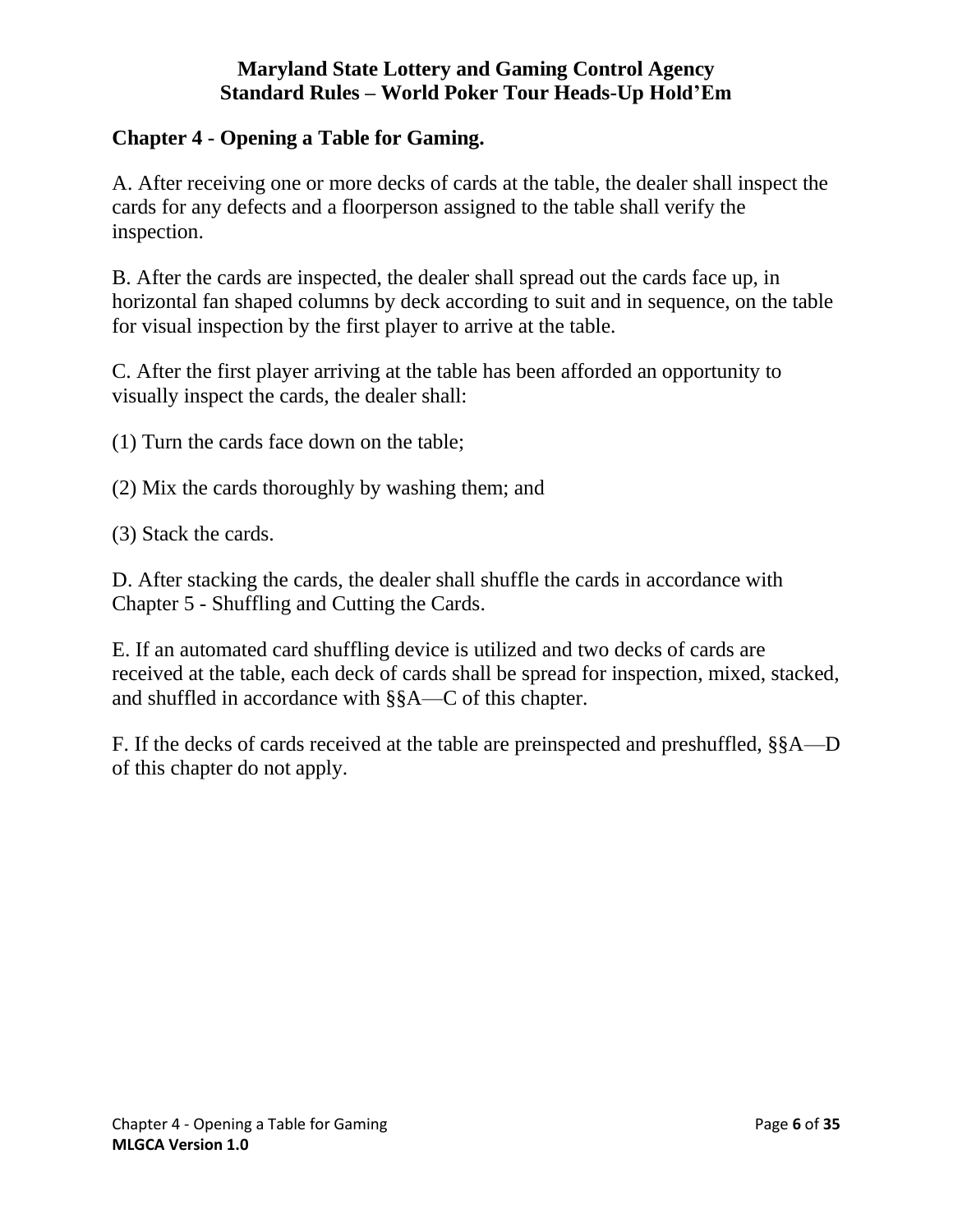# **Chapter 5 - Shuffling and Cutting the Cards.**

A. Unless the cards were preshuffled, the dealer shall shuffle the cards so they are randomly intermixed, manually or with an automated card shuffling device:

(1) Immediately prior to commencement of play;

(2) After each round of play has been completed; or

(3) When directed by a floorperson or above.

B. Upon completion of the shuffle, the dealer or automated shuffling device shall place the deck of cards in a single stack.

C. The facility operator may use an automated card shuffling device which, upon completion of the shuffling of the cards, inserts the stack of cards directly into a dealing shoe.

D. After the cards have been shuffled and stacked, the dealer shall:

(1) If the cards were shuffled using an automated card shuffling device, deal or deliver the cards in accordance with Chapters 8 - Procedure for Dealing Cards from a Manual Dealing Shoe, 9 - Procedure for Dealing Cards from the Hand or 10 - Procedure for Dealing Cards from an Automated Dealing Shoe or Shuffler; or

(2) If the cards were shuffled manually or were preshuffled, cut the cards in accordance with §F of this chapter.

E. The deck shall be removed from the table if an automated card shuffling device:

(1) Is being used which counts the number of cards in the deck after the completion of each shuffle and indicates whether 52 cards are present; and

(2) The device reveals that an incorrect number of cards are present.

F. If a cut of the cards is required, the dealer shall place the cover card in the stack at least ten cards in from the top of the stack.

(1) After the cover card has been inserted, the dealer shall take all cards above the cover card and the cover card and place them on the bottom of the stack.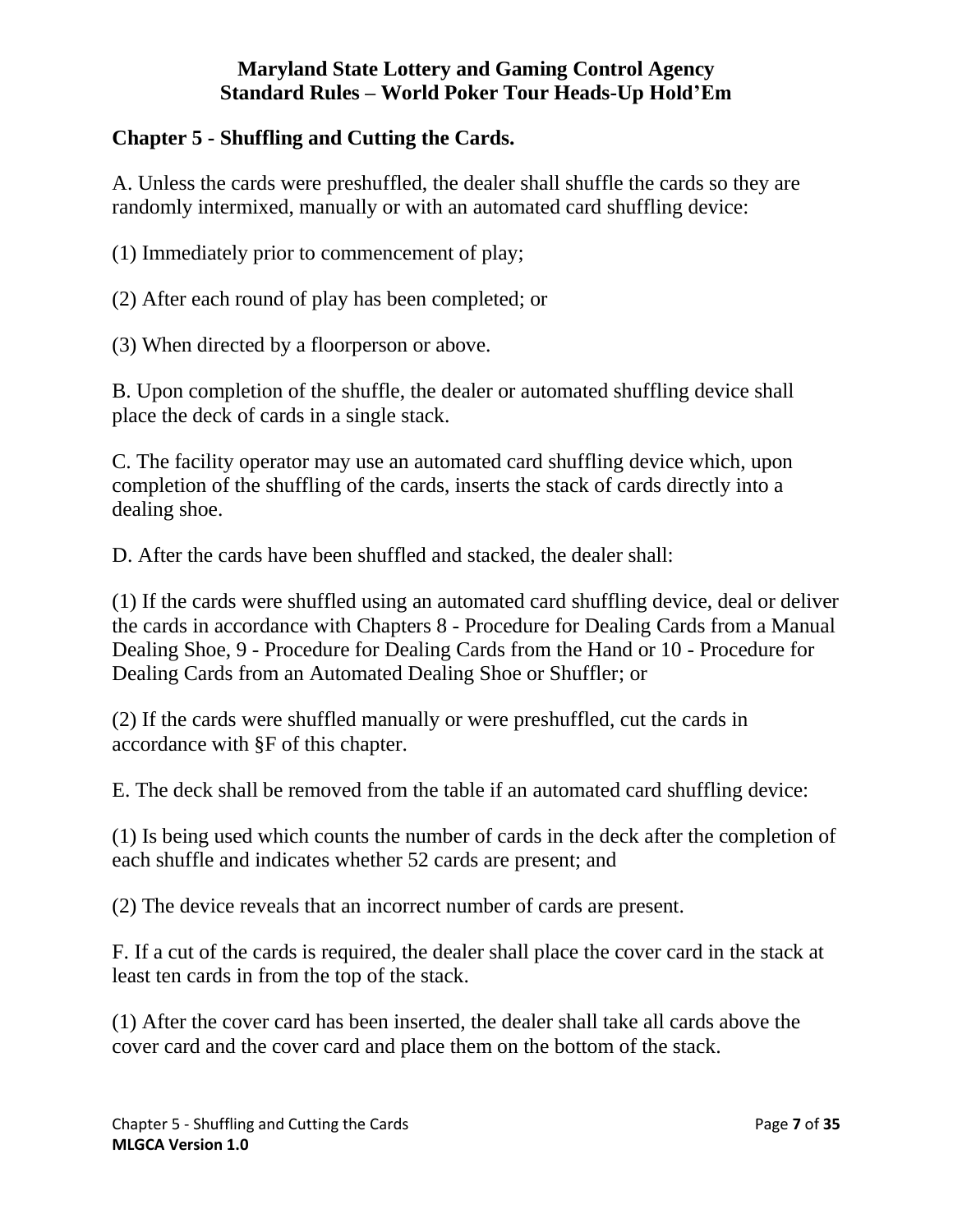(2) The stack of cards shall then be inserted into the dealing shoe for commencement of play.

G. After the cards have been cut and before any cards have been dealt, a floorperson or above may require the cards to be recut if the floorperson determines that the cut was performed improperly or in any way that might affect the integrity or fairness of the game.

H. If there is no gaming activity at a World Poker Tour Heads-Up Hold'Em table which is open for gaming, the dealer shall:

(1) Unless a player requests that the cards be spread face up on the table, spread out the cards on the table face down; and

(2) After the first player arriving at the table is afforded an opportunity to visually inspect the cards, complete the procedures in Chapter 4 - Opening a Table for Gaming.

<span id="page-7-0"></span>I. If a facility operator utilizes a dealing shoe, or other device that automatically reshuffles and counts the cards, that was submitted to, and approved by, the Commission prior to its use in a licensed facility, §§F—H of this chapter do not apply.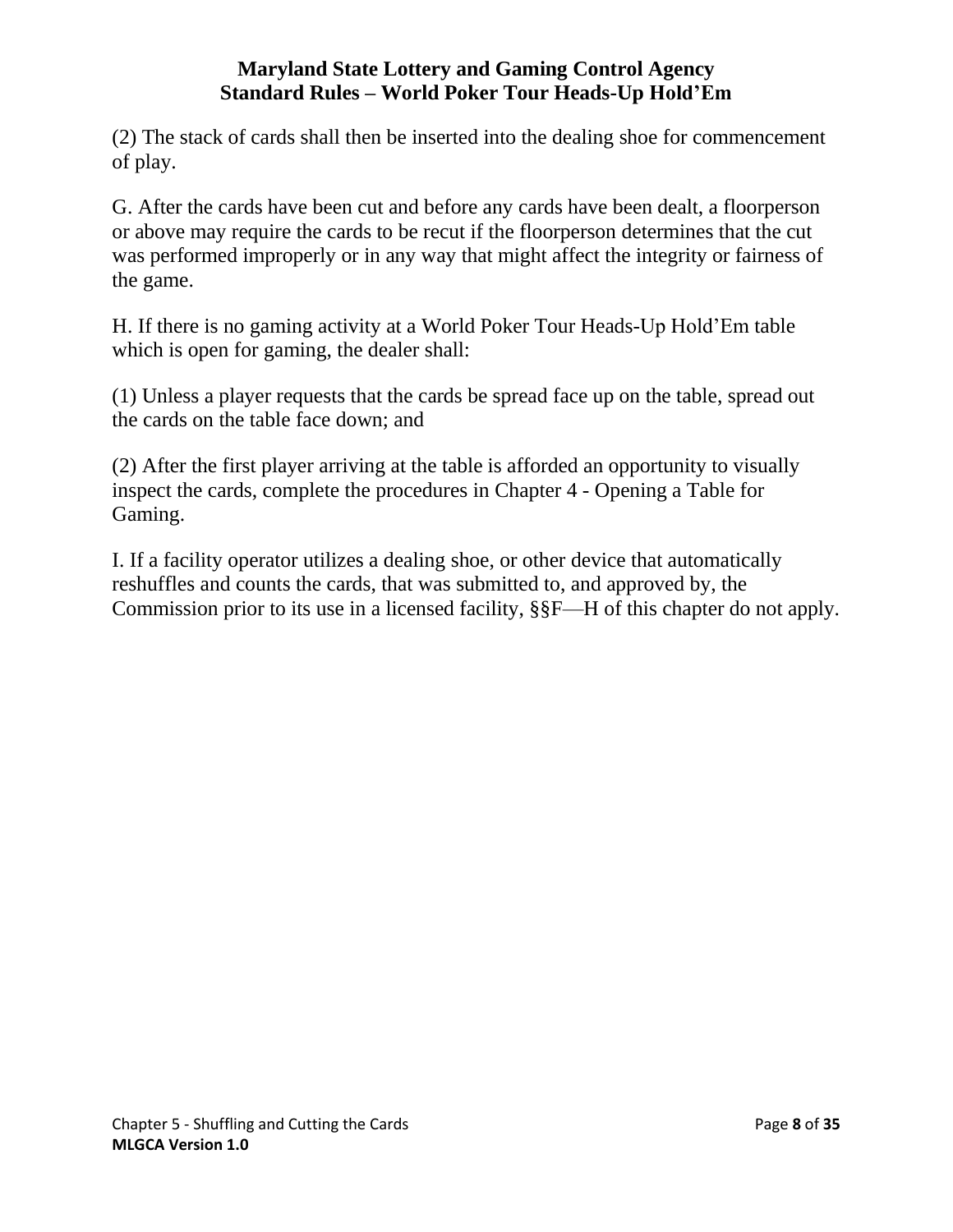### **Chapter 6 - World Poker Tour Heads-Up Hold'Em Rankings.**

A. In order of highest to lowest rank, the rank of the cards used in World Poker Tour Heads-Up Hold'Em is: ace, king, queen, jack, 10, 9, 8, 7, 6, 5, 4, 3, and 2.

B. Notwithstanding §A of this chapter, an ace may be used to complete a straight flush or a straight formed with a 2, 3, 4, and 5 card but may not be combined with any other sequence of cards.

C. All suits are equal in rank.

D. In order of highest to lowest rank, the permissible five-card Poker hands at the game of World Poker Tour Heads-Up Hold'Em are:

(1) A royal flush, which is a hand consisting of an ace, king, queen, jack, and 10 of the same suit;

(2) A straight flush, which is a hand, other than a royal flush, consisting of five cards of the same suit in consecutive ranking, with king, queen, jack, 10, and 9 being the highest ranking straight flush and ace, 2, 3, 4, and 5 being the lowest ranking straight flush;

(3) A four-of-a-kind, which is a hand consisting of four cards of the same rank, with four aces being the highest ranking four-of-a-kind and four 2s being the lowest ranking four-of-a-kind;

(4) A full house, which is a hand consisting of a three-of-a-kind and a pair, with three aces and two kings being the highest ranking full house and three 2s and two 3s being the lowest ranking full house;

(5) A flush, which is a hand consisting of five cards of the same suit, not in consecutive order, with ace, king, queen, jack, and 9 being the highest ranking flush and 2, 3, 4, 5, and 7 being the lowest ranking flush;

(6) A straight, which is a hand consisting of five cards of more than one suit and of consecutive rank, with an ace, king, queen, jack, and 10 being the highest ranking straight and an ace, 2, 3, 4, and 5 being the lowest ranking straight;

(7) A three-of-a-kind, which is a hand consisting of three cards of the same rank, with three aces being the highest ranking three-of-a-kind and three 2s being the lowest ranking three-of-a-kind;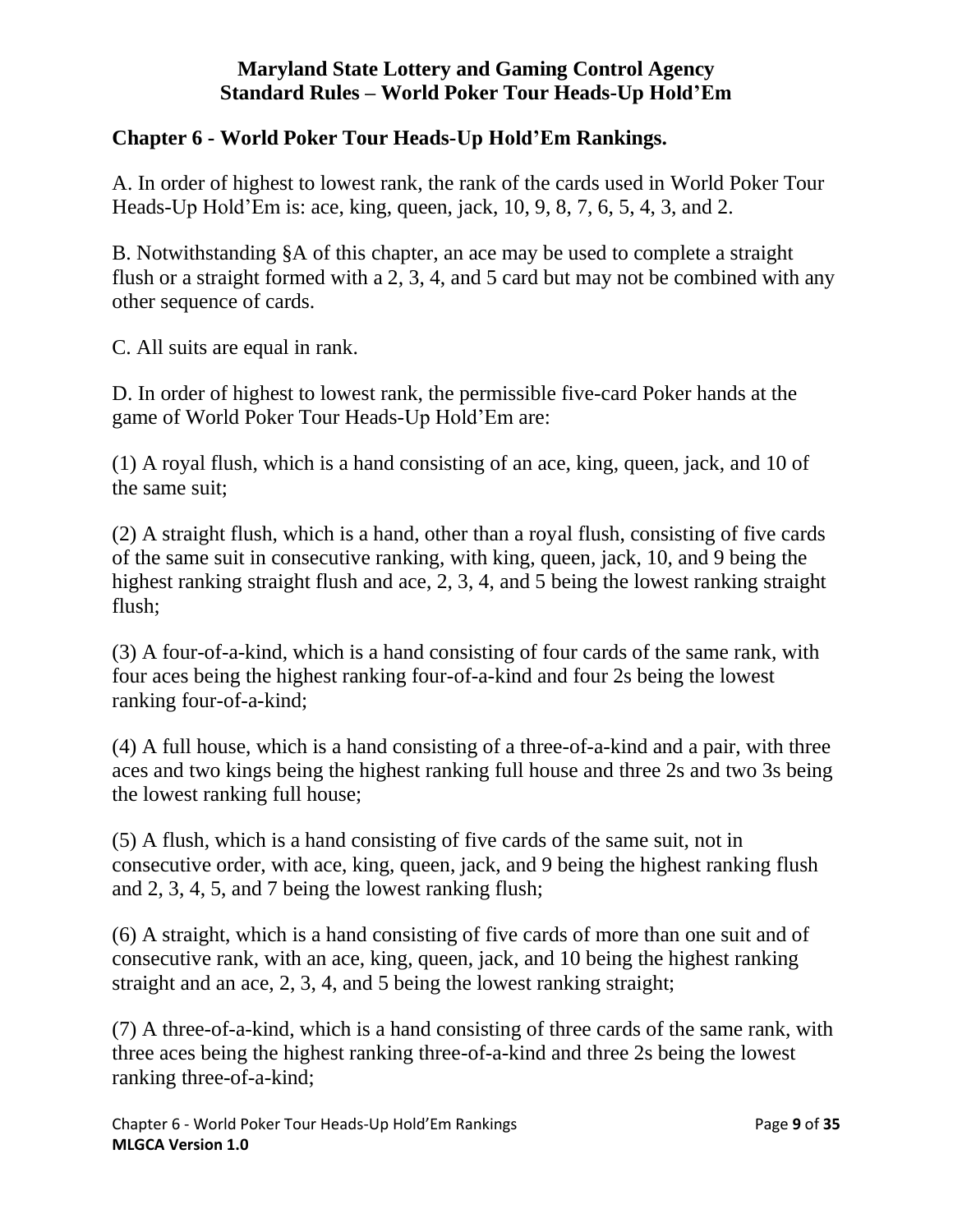(8) Two pairs, which is a hand consisting of two pairs, with two aces and two kings being the highest ranking two pair and two 3s and two 2s being the lowest ranking two pair; and

(9) A pair, which is a hand consisting of two cards of the same rank, with two aces being the highest ranking pair and two 2s being the lowest ranking pair.

E. When comparing two hands that are of identical rank under §B of this chapter or that contain none of the hands listed in §B of this chapter:

(1) The hand that contains the highest ranking card under §A of this chapter which is not contained in the other hand is the higher ranking hand; or

<span id="page-9-0"></span>(2) If the hands are of identical rank after the application of this section, the hands are a tie.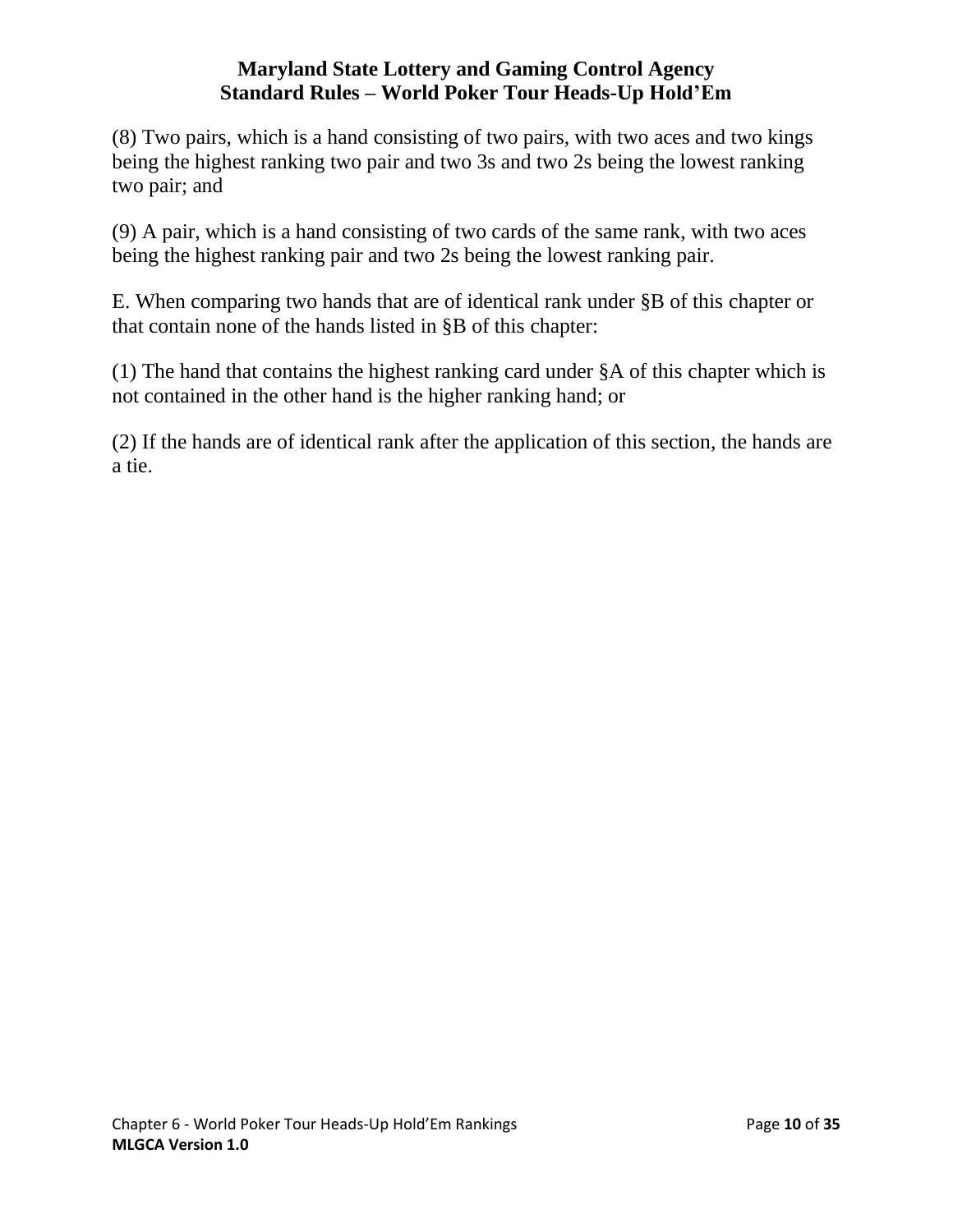#### **Chapter 7 - Wagers.**

A. A player shall make a wager at World Poker Tour Heads-Up Hold'Em by placing value chips or plaques on the appropriate areas of the table layout.

B. A verbal wager accompanied by cash may not be accepted.

C. Only a player who is seated at an World Poker Tour Heads-Up Hold'Em table may wager at the game.

(1) After a player has placed a wager and received cards, that player shall remain seated until the completion of the round of play.

(2) If a player leaves the table during a round of play, a wager made by the player may be considered abandoned and may be treated as a losing wager.

D. Except for the Raise Wager, all wagers shall be placed prior to the dealer announcing "no more bets" in accordance with the dealing procedure in Chapters 8 - Procedure for Dealing Cards from a Manual Dealing Shoe, 9 - Procedure for Dealing Cards from the Hand or 10 - Procedure for Dealing Cards from an Automated Dealing Shoe or Shuffler.

E. Except as provided in Chapter 11 - Procedure for Completing a Round of Play, a wager may not be made, increased or withdrawn after the dealer has announced "no more bets".

F. The following wagers may be placed in the game of World Poker Tour Heads-Up Hold'Em:

(1) A player shall compete against the dealer's five-card Poker hand by placing both an Ante Wager and an Odds Wager in equal amounts, then a Raise Wager, in accordance with Chapter 11 - Procedure for Completing a Round of Play.

(2) If specified in its Rules Submission, a facility operator may offer to each player at a World Poker Tour Heads-Up Hold'Em table the option to make an additional Pocket Bonus Wager that the player's first two cards will contain a pair or an ace and a king, queen or jack.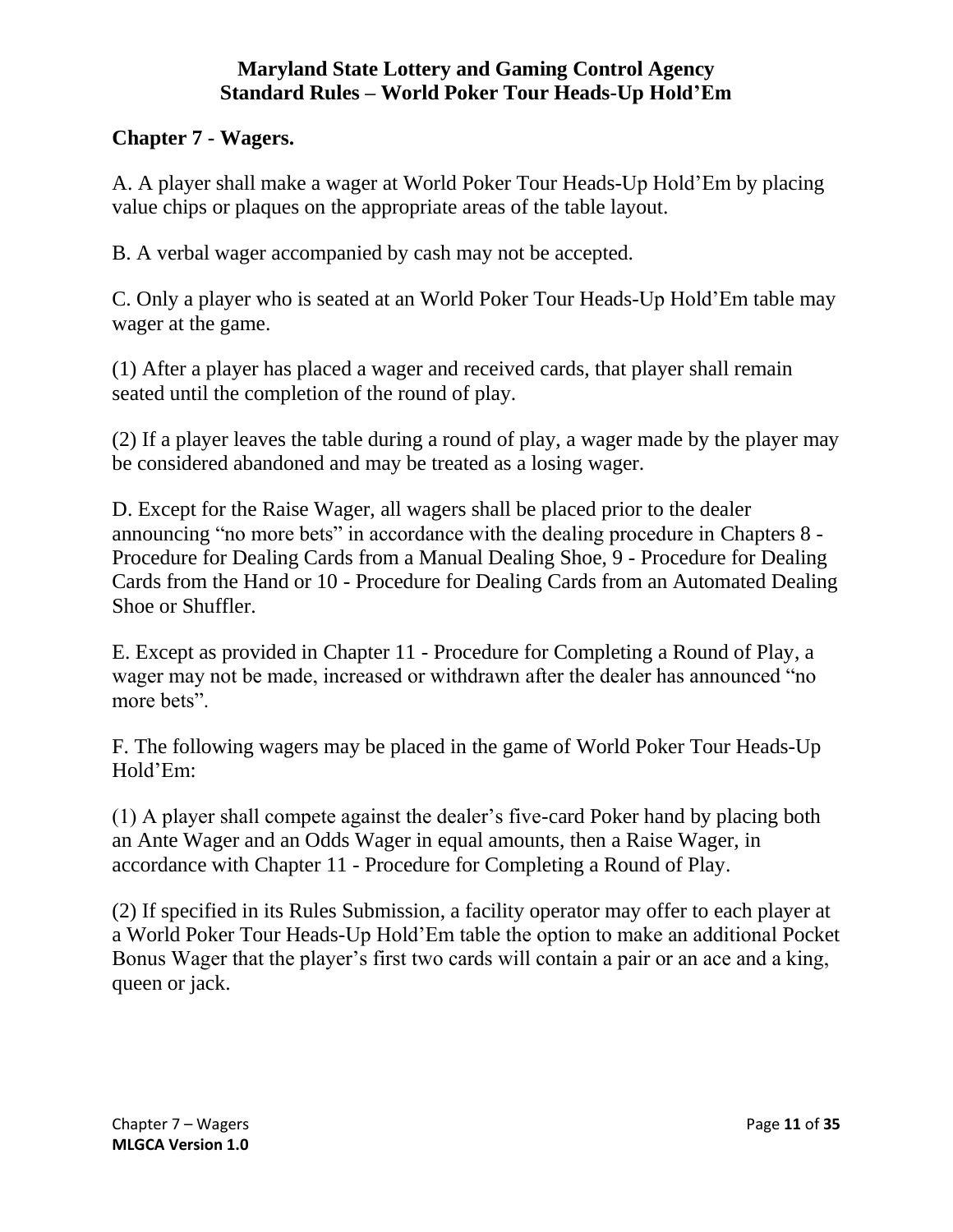(3) If specified in its Rules Submission, a facility operator may offer to each player at a World Poker Tour Heads-Up Hold'Em table the option to make an additional Trips Plus Wager that the player's five-card Poker hand formed from any of the player's two cards and five community cards will contain a three-of-a-kind or better.

(4) If specified in its Rules Submission, a facility operator may offer to each player at a World Poker Tour Heads-Up Hold'Em table the option to make an additional Progressive Payout Wager that the player will receive a Progressive Payout Hand.

(a) After placing the Ante and Odds Wagers, a player may make the additional Progressive Payout Wager by placing a value chip onto the progressive wagering device designated for that player.

(b) A player is responsible for verifying that the player's Progressive Payout Wager has been accepted.

<span id="page-11-0"></span>G. A player may not wager on more than one player position at a World Poker Tour Heads-Up Hold'Em table.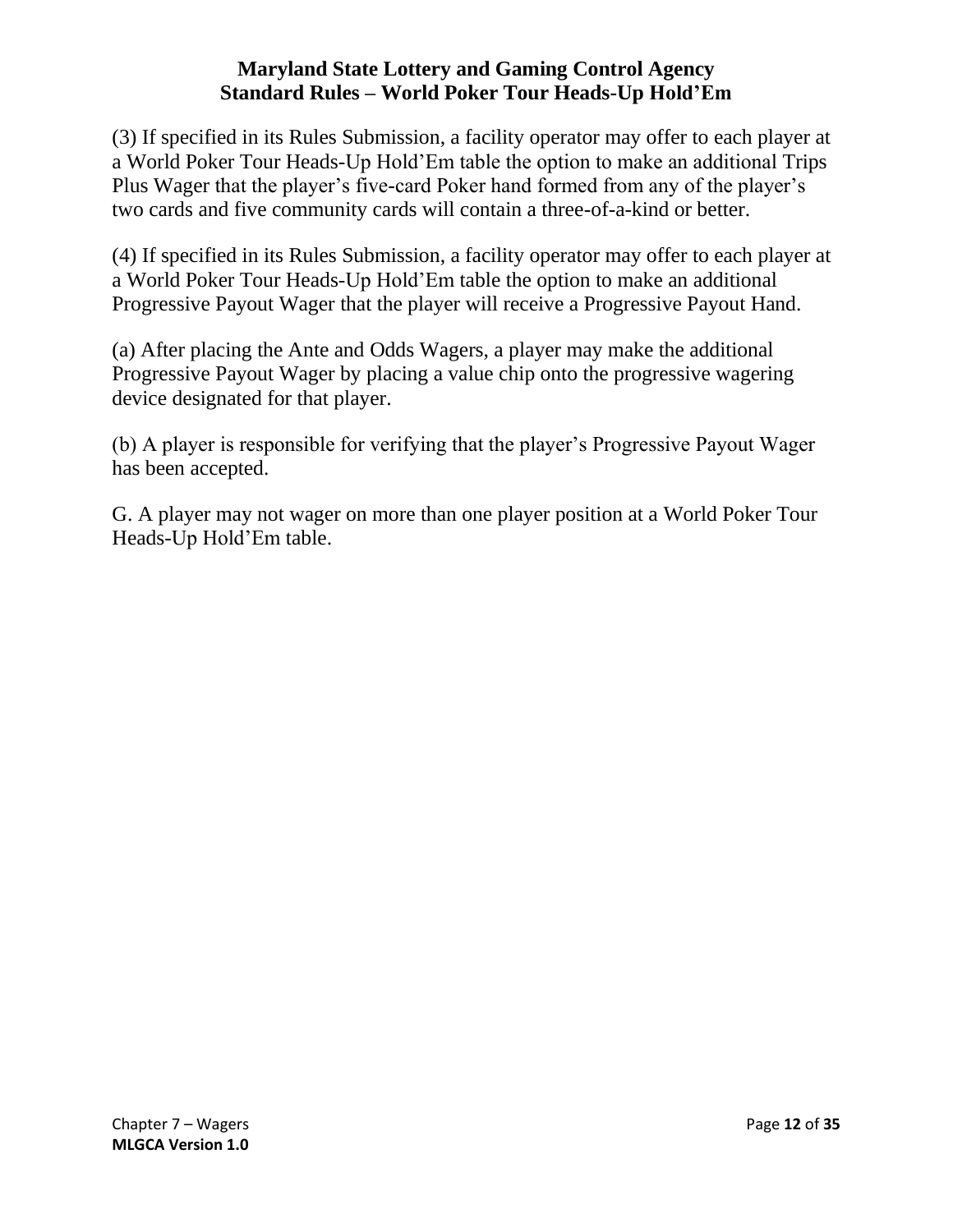#### **Chapter 8 - Procedure for Dealing Cards from a Manual Dealing Shoe.**

A. If a manual dealing shoe is used, it shall be located on the table in a location approved by the Commission.

B. After the procedures required under Chapter 5 - Shuffling and Cutting the Cards have been completed, the stacked deck of cards shall be placed in the dealing shoe by the dealer or by the automated card shuffling device.

C. Prior to dealing the cards, the dealer shall:

(1) Announce "no more bets";

(2) If the Progressive Payout Wager is being offered, use the progressive table game system to prevent the placement of any additional Progressive Payout Wagers;

(3) If any Progressive Payout Wagers have been made, collect the wagers and, on the layout in front of the table inventory container, verify that the number of value chips wagered equals the number of Progressive Payout Wagers accepted by the progressive table game system; and

(4) Place the value chips into the table inventory container.

D. The dealer shall:

(1) Remove each card from the dealing shoe with the hand of the dealer that is the closest to the dealing shoe and place it on the appropriate area of the layout with the opposite hand;

(2) Starting with the player farthest to the dealer's left and continuing around the table in a clockwise manner, deal one card at a time to each player who placed the required wagers in accordance with Chapter 7 - Wagers and to the dealer, until each player who placed the required wagers, and the dealer, have two cards;

(3) After dealing two cards to each player and to the area designated for the placement of the dealer's hand, deal the five community cards in accordance with Chapter 11 - Procedure for Completing a Round of Play; and

(4) After dealing all community cards, remove the stub from the manual dealing shoe and, except as provided in §F of this chapter, place the stub in the discard rack without exposing the cards.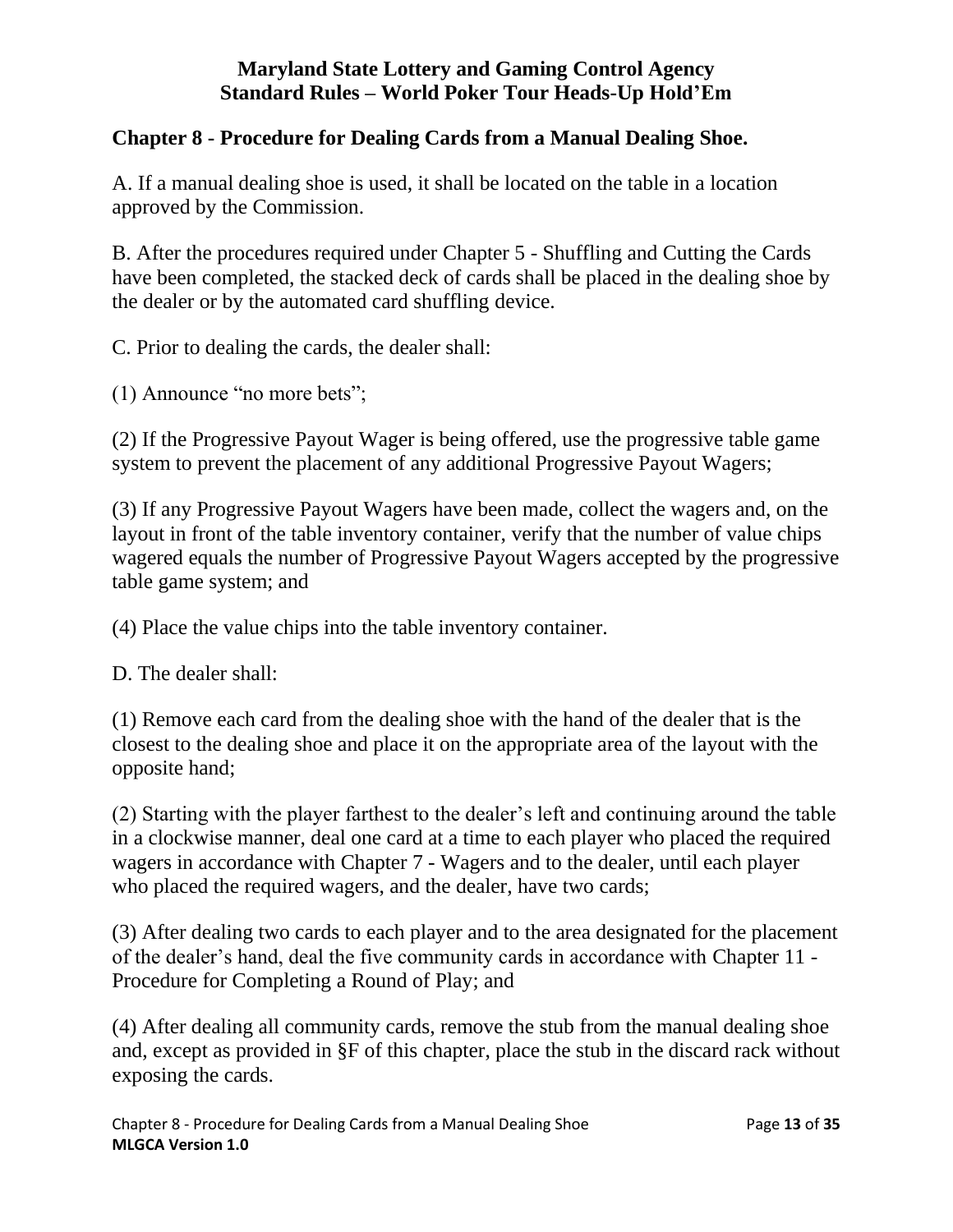E. If an automated card shuffling device described in Chapter 5 - Shuffling and Cutting the Cards is not being used, the dealer shall count the stub at least once every 5 rounds of play to determine if the correct number of cards are still present in the deck by counting the cards face down on the layout.

F. If the count of the stub indicates that 52 cards are in the deck, the dealer shall place the stub in the discard rack without exposing the cards.

G. If the count of the stub indicates that the number of cards in the deck is incorrect, the dealer shall determine if the cards were misdealt.

(1) If the cards were misdealt but 52 cards remain in the deck, all hands are void and the dealer shall return all wagers to the players.

<span id="page-13-0"></span>(2) If the cards were not misdealt, all hands are void, and the dealer shall return all wagers to the players and remove the entire deck of cards from the table.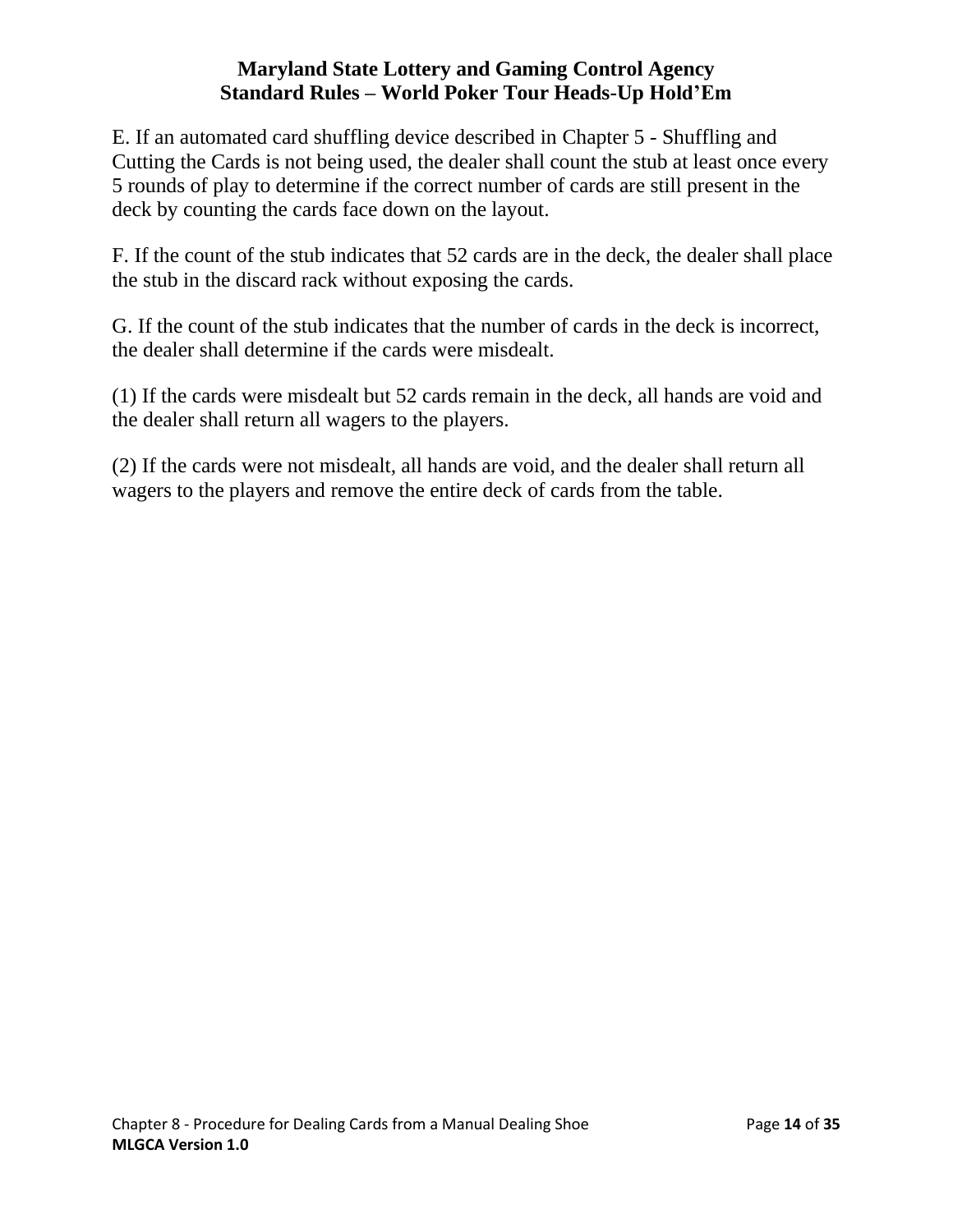### **Chapter 9 - Procedure for Dealing Cards from the Hand.**

A. If the cards are dealt from the dealer's hand, the following requirements shall be met:

(1) An automated shuffling device shall be used to shuffle the cards; and

(2) After the procedures required under Chapter 5 - Shuffling and Cutting the Cards have been completed, the dealer shall place the stacked deck of cards in either hand, and:

(a) After the dealer has chosen the hand in which he will hold the cards, the dealer shall continue to use that hand whenever holding the cards during that round of play; and

(b) The cards held by the dealer shall be kept over the table inventory container and in front of the dealer at all times.

(3) Prior to dealing any cards, the dealer shall announce "no more bets," and:

(a) If the Progressive Payout Wager is being offered, use the progressive table game system to prevent the placement of any additional Progressive Payout Wagers;

(b) If any Progressive Payout Wagers have been made, collect the wagers and, on the layout in front of the table inventory container, verify that the number of value chips wagered equals the number of Progressive Payout Wagers accepted by the progressive table game system; and

(c) Place the value chips into the table inventory container.

B. The dealer shall:

(1) Deal each card by holding the deck of cards in the chosen hand and use the other hand to remove the top card of the deck and place it face down on the appropriate area of the layout;

(2) Starting with the player farthest to the dealer's left and continuing around the table in a clockwise manner, deal one card at a time to each player who placed the required wagers in accordance with Chapter 7 - Wagers and to the dealer, until each player who placed the required wagers and the dealer have two cards;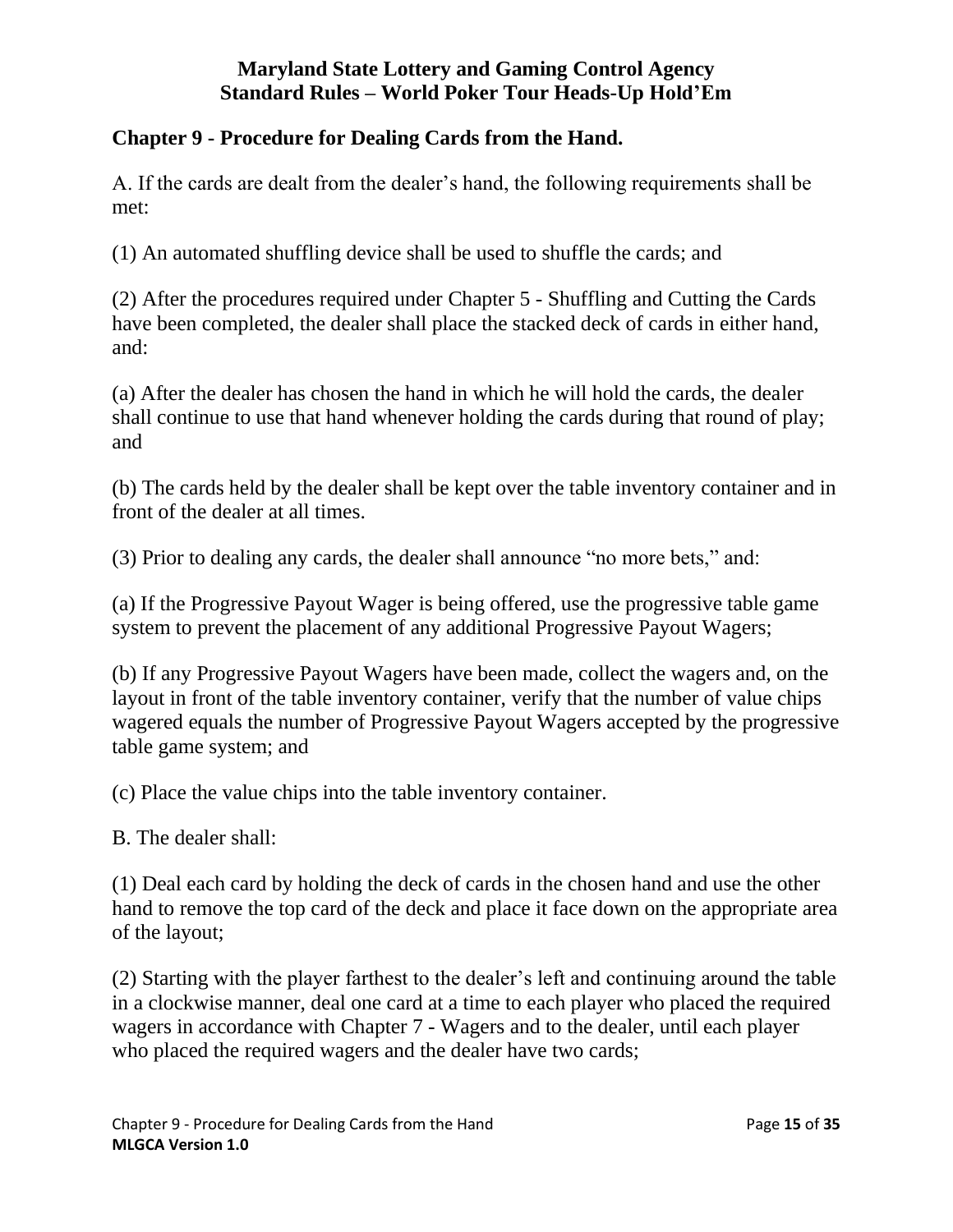(3) After dealing two cards to each player and to the area designated for the placement of the dealer's hand, deal the five community cards in accordance with Chapter 11 - Procedure for Completing a Round of Play; and

(4) Except as provided in §C of this chapter, after dealing all community cards, place the stub in the discard rack without exposing the cards.

C. If an automated card shuffling device described in Chapter 5 - Shuffling and Cutting the Cards is not being used, the dealer shall count the stub at least once every five rounds of play to determine if the correct number of cards are still present in the deck by counting the cards face down on the layout.

D. If the count of the stub indicates that 52 cards are in the deck, the dealer shall place the stub in the discard rack without exposing the cards.

E. If the count of the stub indicates that the number of cards in the deck is incorrect, the dealer shall determine if the cards were misdealt.

(1) If the cards were misdealt but 52 cards remain in the deck, all hands are void and the dealer shall return all wagers to the players.

<span id="page-15-0"></span>(2) If the cards were not misdealt, all hands are void, and the dealer shall return all wagers to the players and remove the entire deck of cards from the table.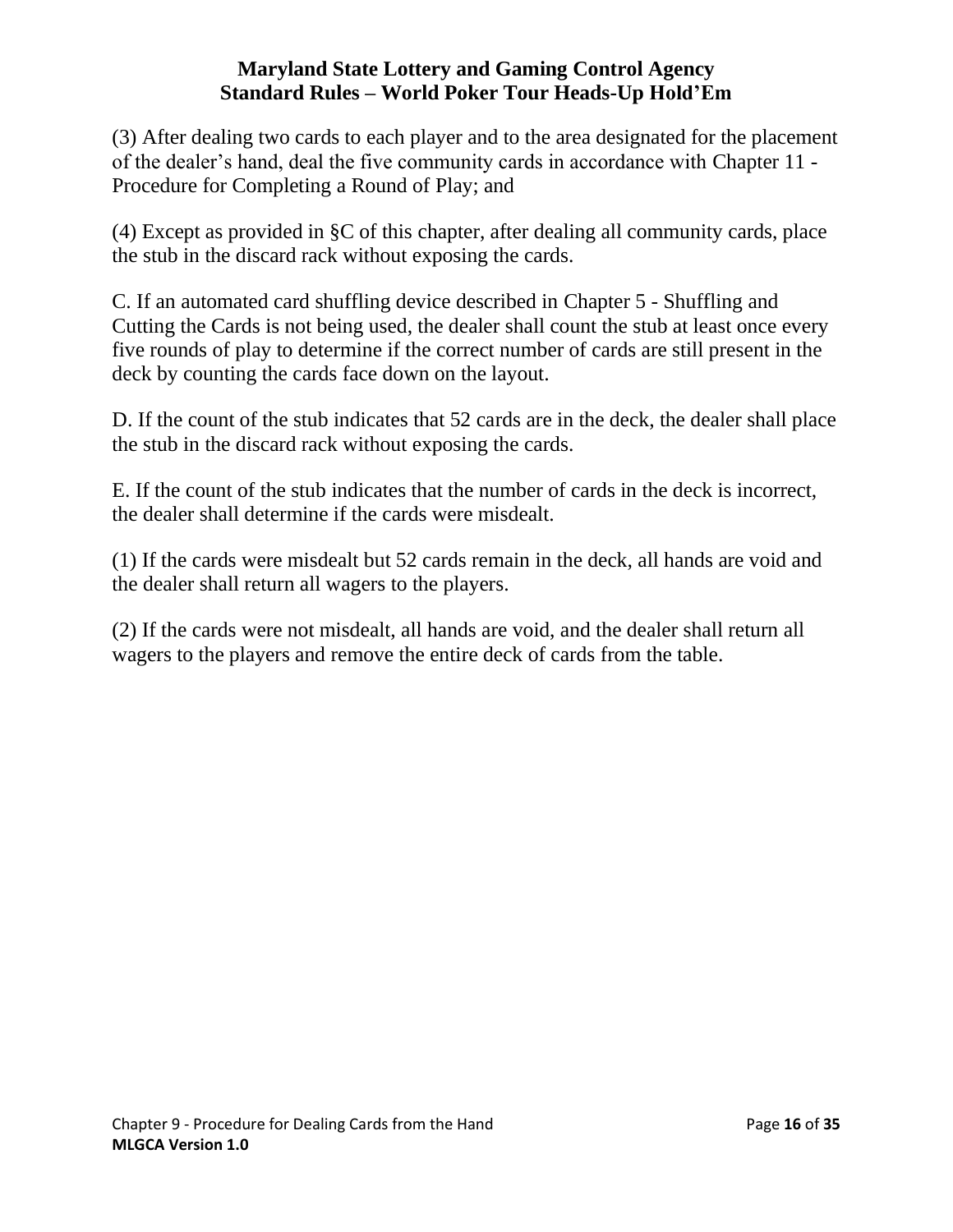### **Chapter 10 - Procedure for Dealing Cards from an Automated Dealing Shoe or Shuffler.**

A. If the cards are dealt from an automated dealing shoe or shuffler, the following requirements shall be met:

(1) After the procedures required under Chapter 5 - Shuffling and Cutting the Cards have been completed, the cards shall be placed in the automated dealing shoe or shuffler; and

(2) Prior to the shoe or shuffler dispensing any stacks of cards, the dealer shall:

(a) Announce "no more bets"; and

(b) If the Progressive Payout Wager is being offered:

(i) Use the progressive table game system to prevent the placement of any additional Progressive Payout Wagers;

(ii) If any Progressive Payout Wagers have been made, collect the wagers and on the layout in front of the table inventory container, verify that the number of value chips wagered equals the number of Progressive Payout Wagers accepted by the progressive table game system; and

(iii) Place the value chips into the table inventory container.

B. The dealer shall use the following procedures when dealing World Poker Tour Heads-Up Hold'Em:

(1) Starting from the dealer's left and working clockwise around the table, deliver a set of two-card stacks, face down to each player who placed an Ante and Odds Wager in accordance with Chapter 7 – Wagers, and deliver a stack of two cards face down to the area designated for the dealer's cards;

(2) After each stack of two cards has been dispensed and delivered, the dealer shall remove the remaining cards from the automated dealing shoe and, deal by hand the five community cards face down to the area designated for the placement of the community cards and spread them out, face down, in the middle of the table in accordance with Chapter 11 – Procedures for Completing a Round of Play;

(3) After all five community cards have been dealt, place the stub in the discard rack without exposing the cards.

Chapter 10 - Procedure for Dealing Cards from an Automated Dealing Shoe or Shuffler Page **17** of **35 MLGCA Version 1.0**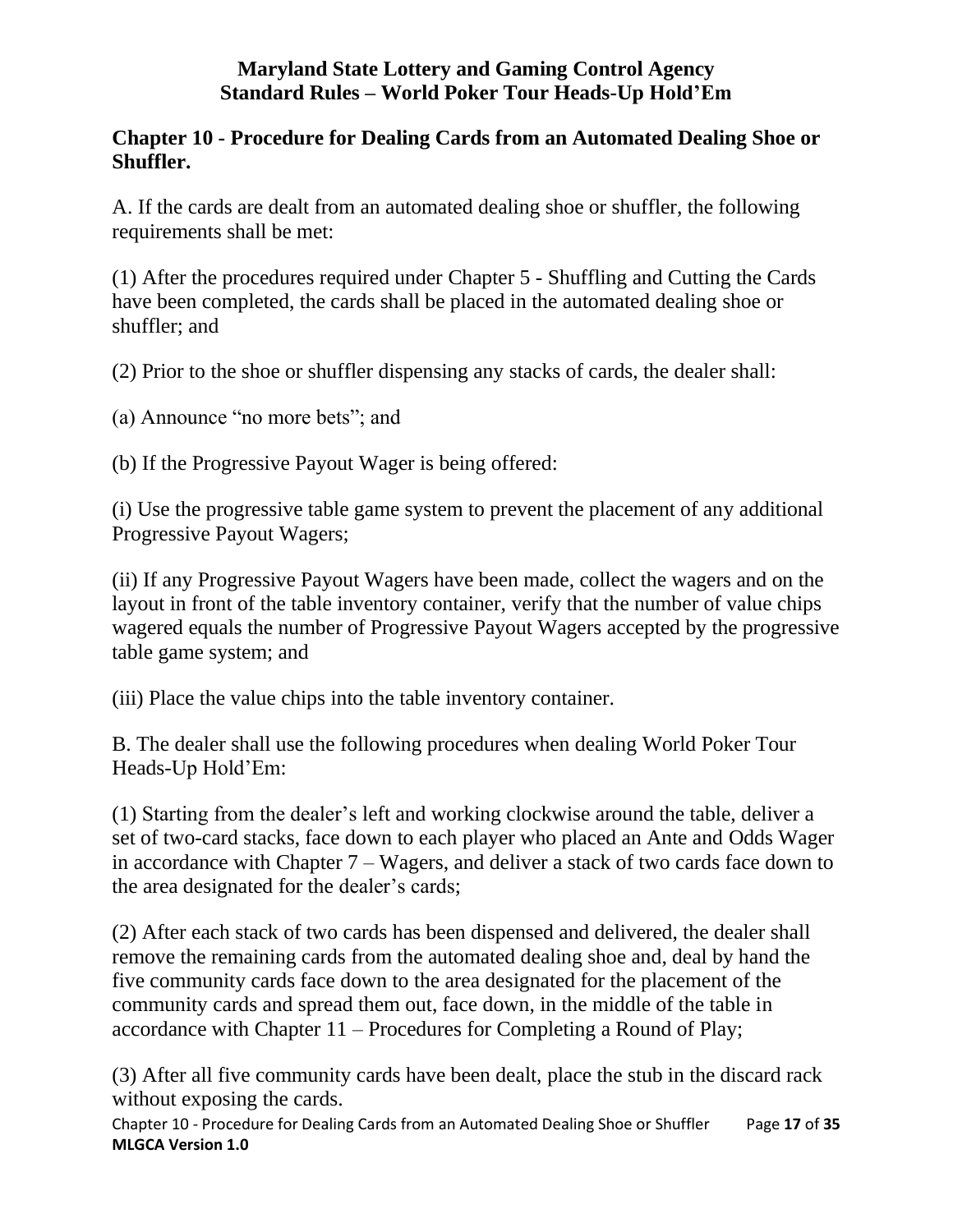C. If an automated card shuffling device described in Chapter 5 - Shuffling and Cutting the Cards is not being used, the dealer shall count the stub at least once every 5 rounds of play to determine if the correct number of cards are still present in the deck by counting the cards face down on the layout.

D. If the count of the stub indicates that 52 cards are in the deck, the dealer shall place the stub in the discard rack without exposing the cards.

E. If the count of the stub indicates that the number of cards in the deck is incorrect, the dealer shall determine if the cards were misdealt.

(1) If the cards were misdealt but 52 cards remain in the deck, all hands are void and the dealer shall return all wagers to the players.

(2) If the cards were not misdealt, all hands are void, and the dealer shall return all wagers to the players and remove the entire deck of cards from the table.

<span id="page-17-0"></span>F. Notwithstanding the requirements in §B of this chapter, if a facility operator is utilizing an automated dealing shoe which automatically reshuffles the cards, the five community cards may be dispensed before the two cards are dispensed to each player and to the dealer. The community cards shall then be revealed in accordance with Chapter 11 - Procedure for Completing a Round of Play.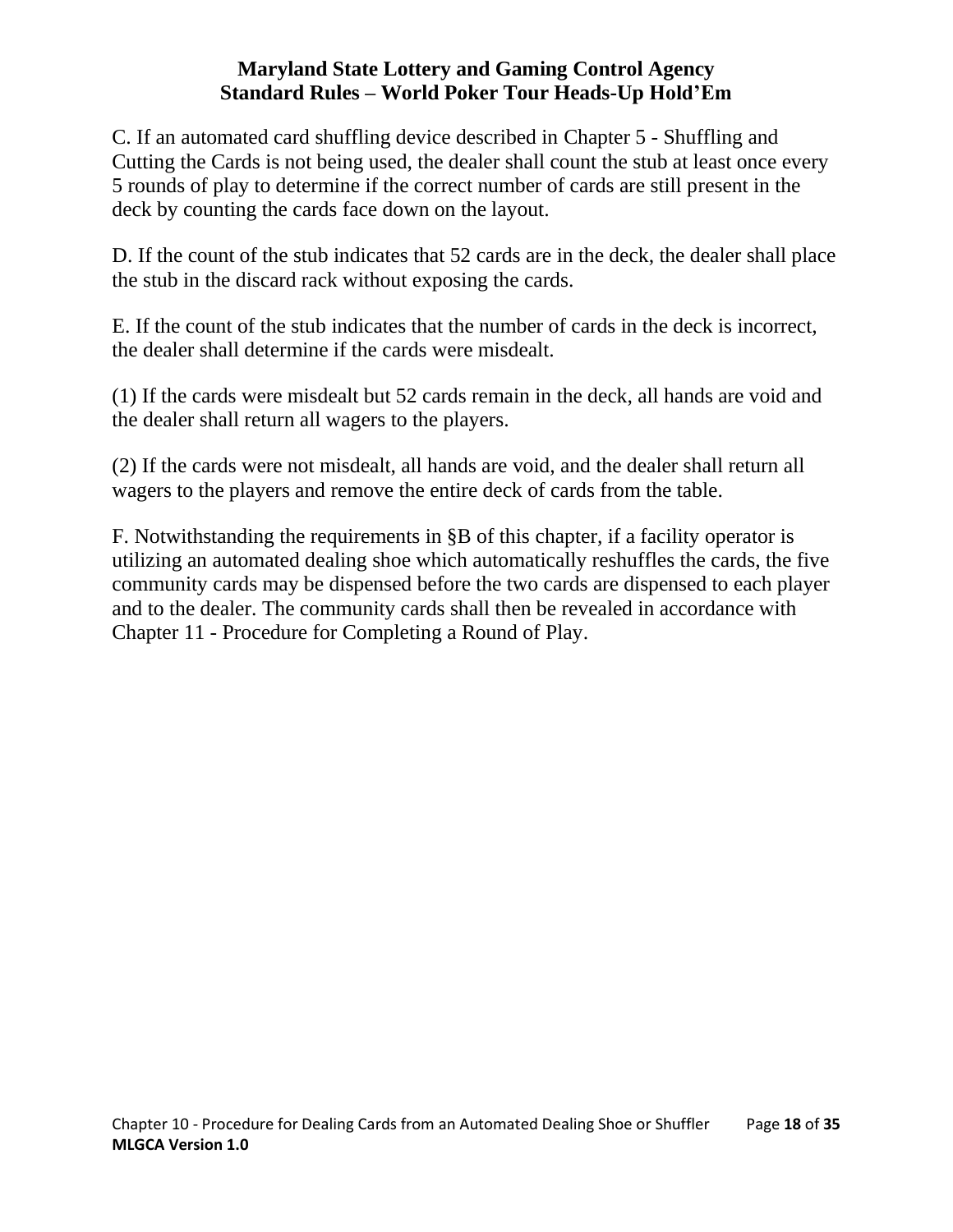## **Chapter 11 - Procedure for Completing a Round of Play.**

A. After the dealing procedures required under Chapters 8 - Procedure for Dealing Cards from a Manual Dealing Shoe, 9 - Procedure for Dealing Cards from the Hand or 10 - Procedure for Dealing Cards from an Automated Dealing Shoe or Shuffler of this chapter have been completed, a player shall examine the player's cards subject to the following limitations:

(1) A player who wagers at World Poker Tour Heads-Up Hold'Em is responsible for the player's hand and no individual other than the dealer and the player to whom the cards were dealt may touch the cards of the player; and

(2) A player shall keep the player's cards in full view of the dealer at all times.

B. After each player has examined the player's cards, beginning with the player farthest to the dealer's left and moving clockwise around the table, the dealer shall ask each player if the player wishes to place a Raise Wager prior to the dealing of the Flop.

(1) The player may check or place a Raise Wager in an amount equal to three times the amount of the player's Ante Wager.

(2) If a player:

(a) Places a Raise Wager, the wager shall be placed in the area designated for the Raise Wager; or

(b) Checks, the player shall remain in the game and defer the player's decision to place a Raise Wager until after the Flop is dealt.

C. After all players have placed a Raise Wager or checked, the dealer shall:

(1) If dealing by hand, burn the next card; and

(2) Deal the Flop face up to the designated area for the community cards.

D. After dealing the Flop, beginning with the player farthest to the dealer's left and moving clockwise around the table the dealer shall ask each player who has not already placed a Raise Wager if the player wishes to place a Raise Wager prior to the dealing of the Turn and River cards.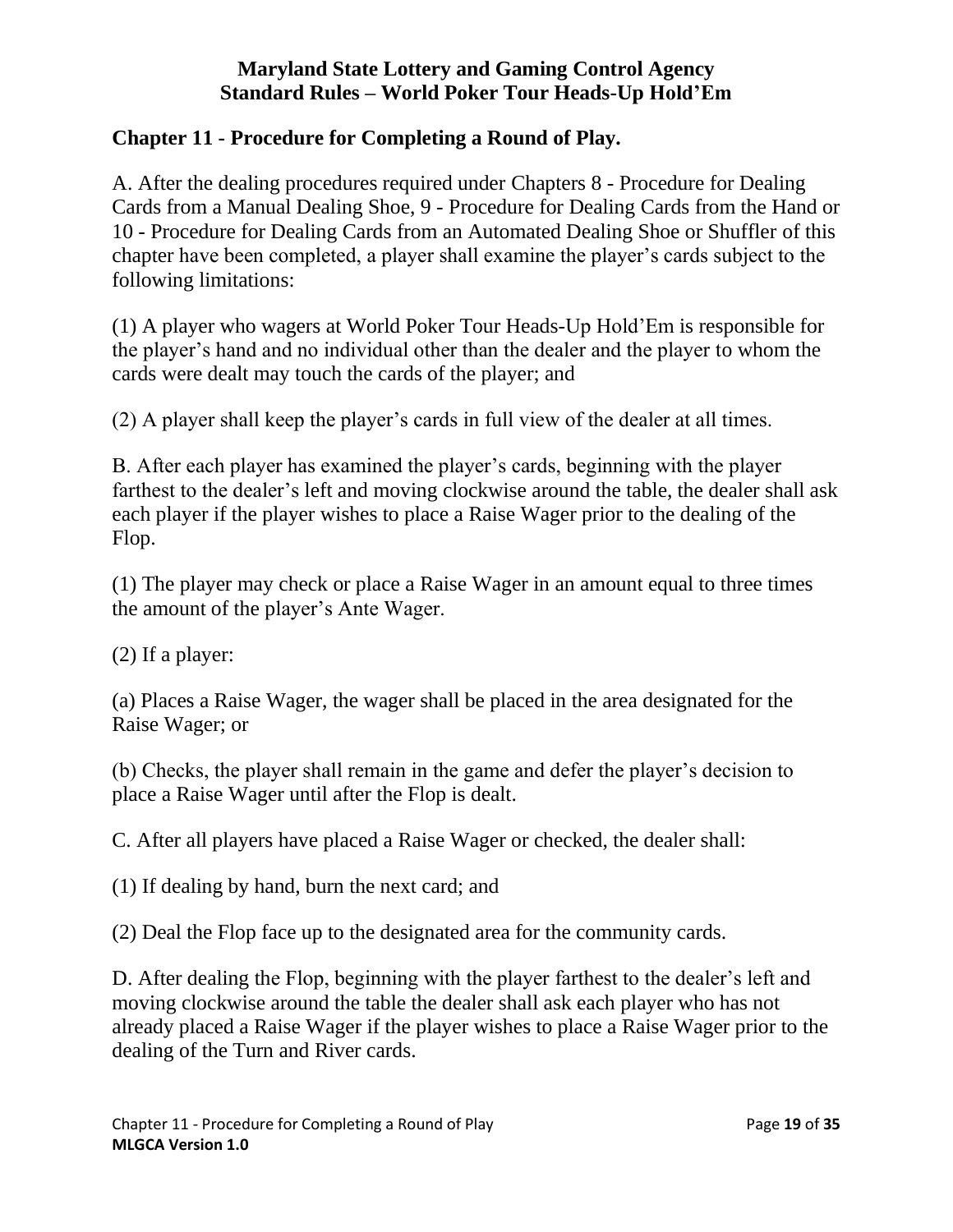(1) The player may check or place a Raise Wager in an amount equal to two times the amount of the player's Ante Wager.

(2) If a player:

(a) Places a Raise Wager, the wager shall be placed in the area designated for the Raise Wager; or

(b) Checks, the player shall remain in the game and defer the player's decision to place a Raise Wager until after the Turn and River cards are dealt.

E. After all players have placed a Raise Wager or checked, the dealer shall:

(1) If dealing by hand, burn the next card; and

(2) Deal the Turn and River cards in the deck face up to the designated area for the community cards.

F. After the Turn and River cards have been exposed, beginning with the player farthest to the dealer's left and moving clockwise around the table, the dealer shall ask each player who has not already placed a Raise Wager whether the player wishes to fold or place a Raise Wager equal in amount to the player's Ante Wager, and, if a player:

(1) Places a Raise Wager, the wager shall be placed in the area designated for the Raise Wager;

(2) Folds, the dealer shall collect the player's Ante and Odds Wagers and place them in the table inventory container; and

(3) If a player:

(a) Has also placed a Trips Plus Wager, the dealer shall place the cards of the player face down underneath the player's Trips Plus Wager pending its resolution at the conclusion of the round of play;

(b) Has not placed a Trips Plus Wager, the dealer shall immediately collect the player's cards and place them in the discard rack;

(c) Has also placed a Pocket Bonus Wager, the dealer shall place the cards of the player face down under the player's Pocket Bonus Wager pending its resolution at the conclusion of the round of play; and

Chapter 11 - Procedure for Completing a Round of Play Page **20** of **35 MLGCA Version 1.0**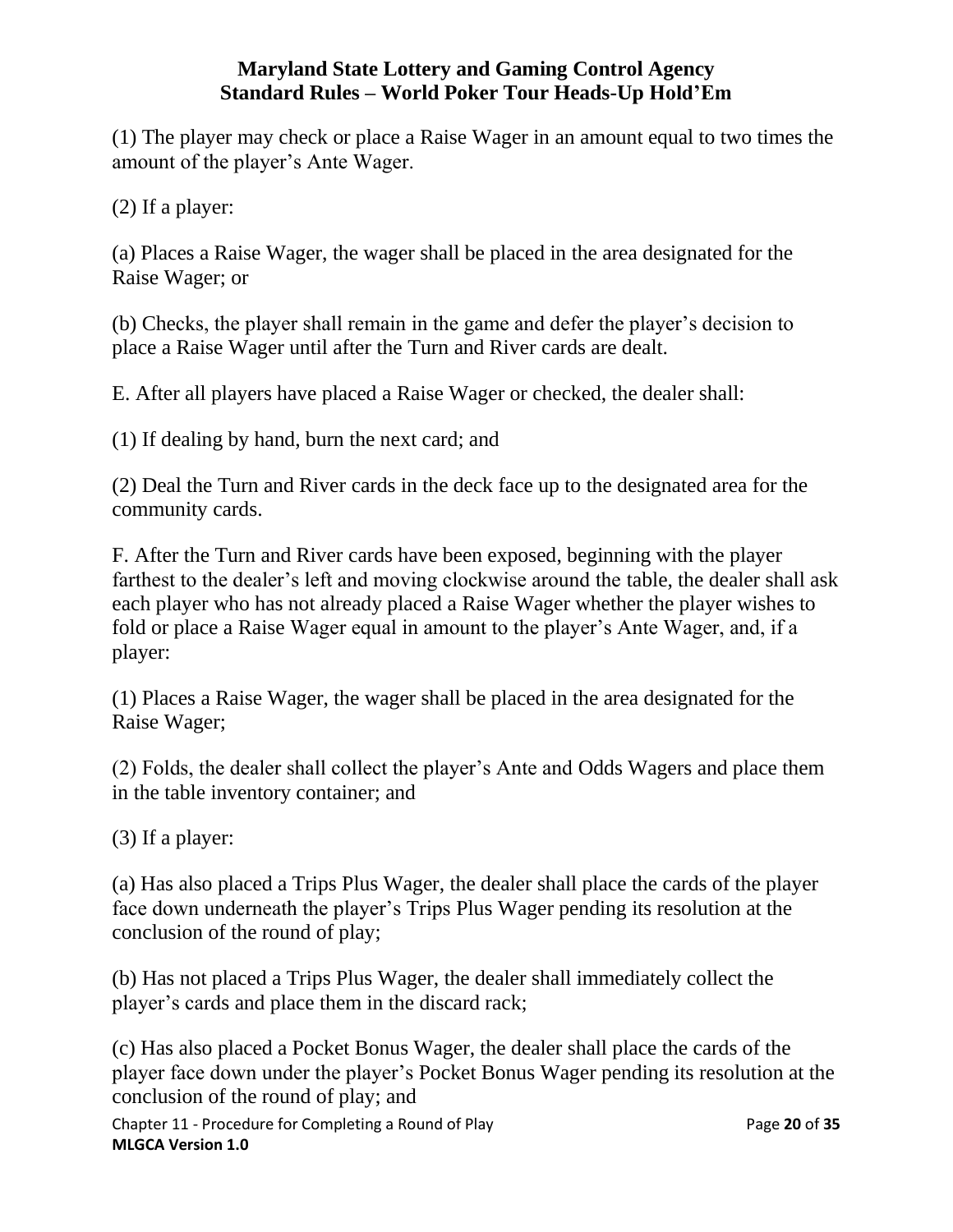(d) Has not placed a Pocket Bonus Wager, the dealer shall immediately collect the player's cards and place them in the discard rack.

G. After each player has folded or placed a Raise Wager, the dealer shall:

(1) Turn the dealer's two cards face up on the layout;

(2) Select five cards from the dealer's two cards and the five community cards to form the highest ranking five-card Poker hand; and

(3) Announce the dealer's hand to the players.

H. If the dealer's highest ranking five-card Poker hand:

(1) Is lower than a pair, starting with the player farthest to the dealer's right who has placed a Raise Wager and proceeding in a counterclockwise manner around the table, the dealer shall return each player's Ante Wager;

(a) Turn the two cards of each player who has placed a Raise Wager face up on the layout;

(b) Select five cards from the player's two cards and the five community cards to form the highest ranking five-card Poker hand;

(c) Announce the player's hand; and

(d) Regardless of outcome, resolve each player's wagers one player at a time; and

(2) If a player's five-card Poker hand:

(a) Is ranked higher than the dealer's five-card Poker hand, the dealer shall pay the Raise and Odds Wagers made by the player in accordance with the payout odds in Chapter 12 - Payout Odds; Envy Bonus; Payout Limitation;

(b) Is equal in rank to the dealer's five-card Poker hand, the dealer shall return each player's Raise and Odds Wagers;

(c) Is ranked lower than the dealer's five-card Poker hand, the dealer shall immediately collect the Raise and Odds Wagers made by the player;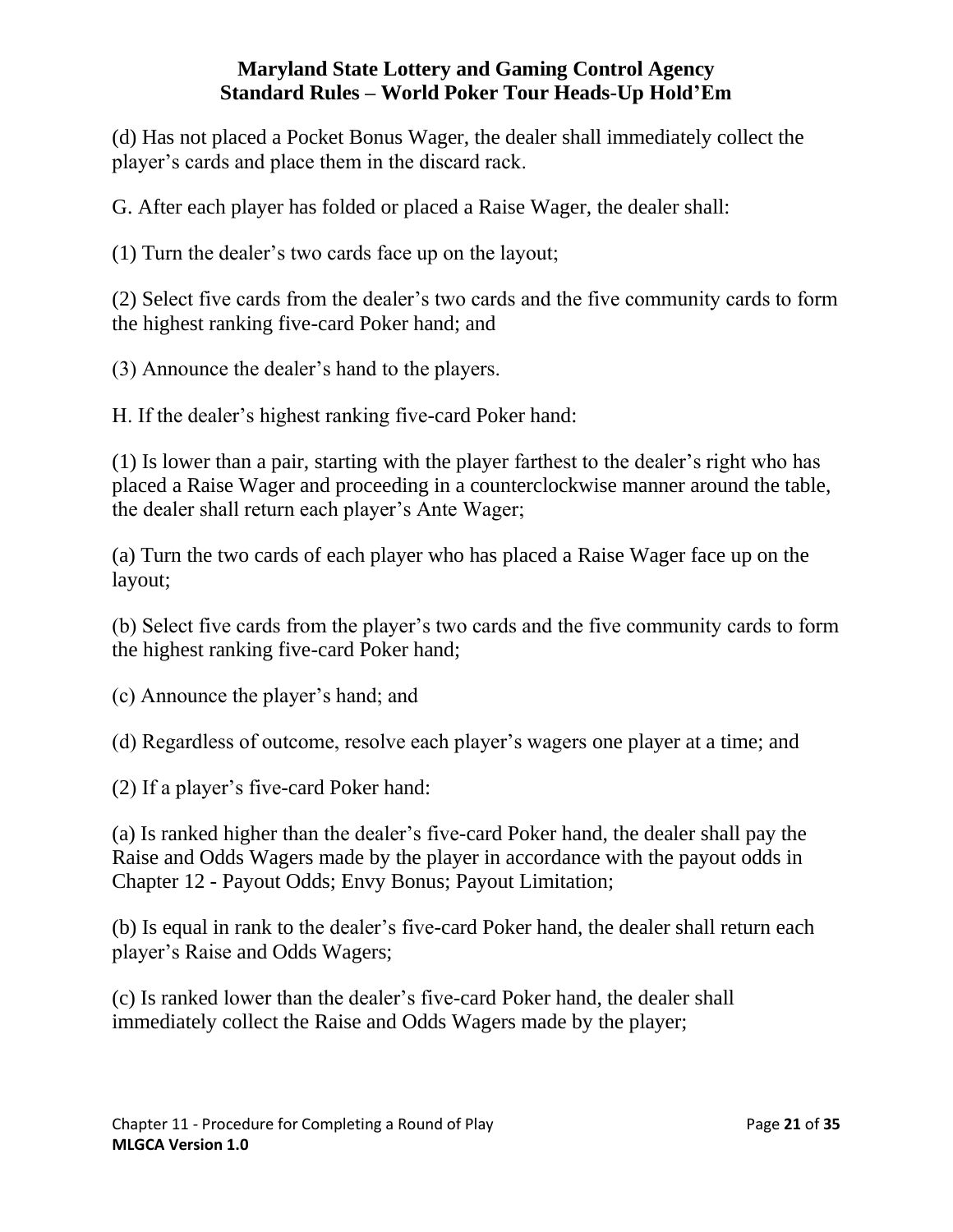(3) Is a pair or better, starting with the player farthest to the dealer's right who has placed a Raise Wager and proceeding in a counterclockwise manner around the table, the dealer shall:

(a) Turn the two cards of each player who has placed a Raise Wager face up on the layout;

(b) Select five cards from the player's two cards and the five community cards to form the highest ranking five-card Poker hand;

(c) Announce the player's hand; and

(d) Regardless of outcome, resolve each player's wagers one player at a time; and

(4) If a player's five-card Poker hand:

(a) Is ranked higher than the dealer's five-card Poker hand, the dealer shall pay the Ante, Raise and Odds Wagers made by the player in accordance with the payout odds in Chapter 12 - Payout Odds; Envy Bonus; Payout Limitation;

(b) Is equal in rank to the dealer's five-card hand, the dealer shall return the player's Ante, Odds and Raise Wagers;

(c) Is ranked lower than the dealer's five-card Poker hand, the dealer shall immediately collect the Ante Wager made by the player;

(i) If the player's hand is lower than a straight, the player's Raise and Odds Wagers shall lose and be collected;

(ii) If the player's hand is a straight or higher, the player's Raise Wager shall lose and be collected and the dealer Odds Wager shall be eligible for a Bad Beat payout in accordance with the payout odds in Chapter 12 - Payout Odds; Envy Bonus; Payout Limitation;

I. After settling a player's Ante, Odds, and Raise Wagers, the dealer shall:

(1) Settle any Pocket Bonus Wagers made by the player by determining whether the player's two cards qualifies for a payout in accordance with Chapter 12 - Payout Odds; Envy Bonus; Payout Limitation; and

(2) Pay a winning Pocket Bonus Wager regardless of whether the player's five-card Poker hand outranks the dealer's hand;

Chapter 11 - Procedure for Completing a Round of Play Page **22** of **35 MLGCA Version 1.0**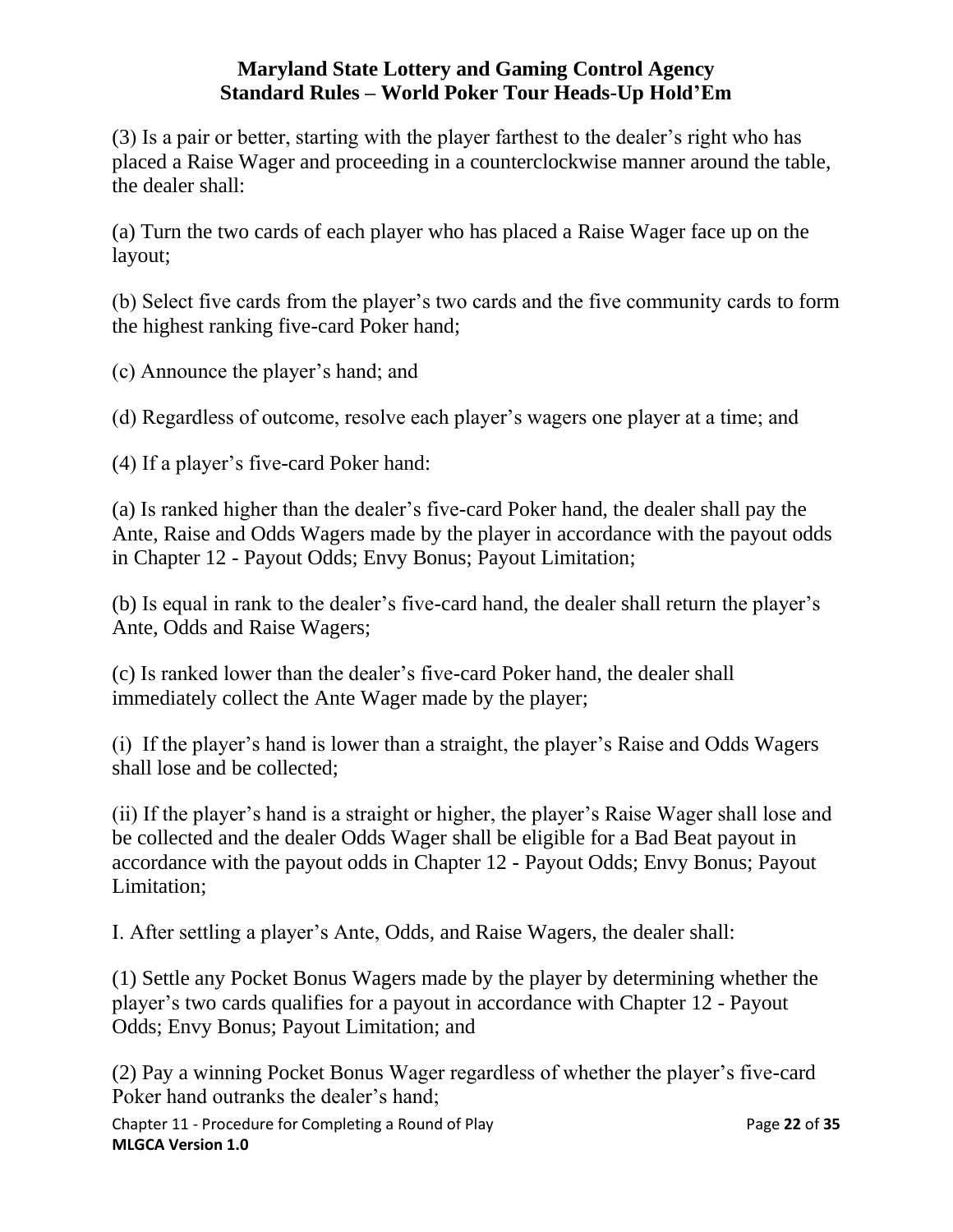(3) Settle any Trips Plus Wagers made by the player by determining whether the player's two cards and the five community cards qualifies for a payout in accordance with Chapter 12 - Payout Odds; Envy Bonus; Payout Limitation; and

(4) Pay a winning Trips Plus Wager regardless of whether the player's five-card Poker hand outranks the dealer's hand;

J. The dealer shall then settle the Progressive Payout Wager, if offered by the facility operator.

(1) A winning Progressive Payout Wager shall be paid irrespective of whether the player's hand outranks the dealer's hand.

(2) If a player has won a progressive payout, the dealer shall:

(a) Verify that the hand is a winning hand;

(b) Verify that the appropriate light on the progressive table game system has been illuminated;

(c) Have a floorperson or above validate the progressive payout in accordance with the facility operator's approved internal control procedures;

(d) Pay the winning Progressive Payout Wager in accordance with the payout odds in Chapter 12 - Payout Odds; Envy Bonus; Payout Limitation; and

(e) Pay any Envy Bonus won in accordance with Chapter 12 - Payout Odds; Envy Bonus; Payout Limitation;

(i) Players making a Progressive Payout Wager shall receive an Envy Bonus when another player at the same World Poker Tour Heads-Up Hold'Em table is the holder of an Envy Bonus Qualifying Hand.

(ii) Players are entitled to multiple Envy Bonuses if more than one other player is the holder of an Envy Bonus Qualifying Hand.

(iii) A player is not entitled to an Envy Bonus for his own hand or the hand of the dealer.

<span id="page-22-0"></span>K. After all wagers of the player have been settled, the dealer shall remove all remaining cards from the table and place them in the discard rack in a manner that permits the reconstruction of each hand in the event of a question or dispute.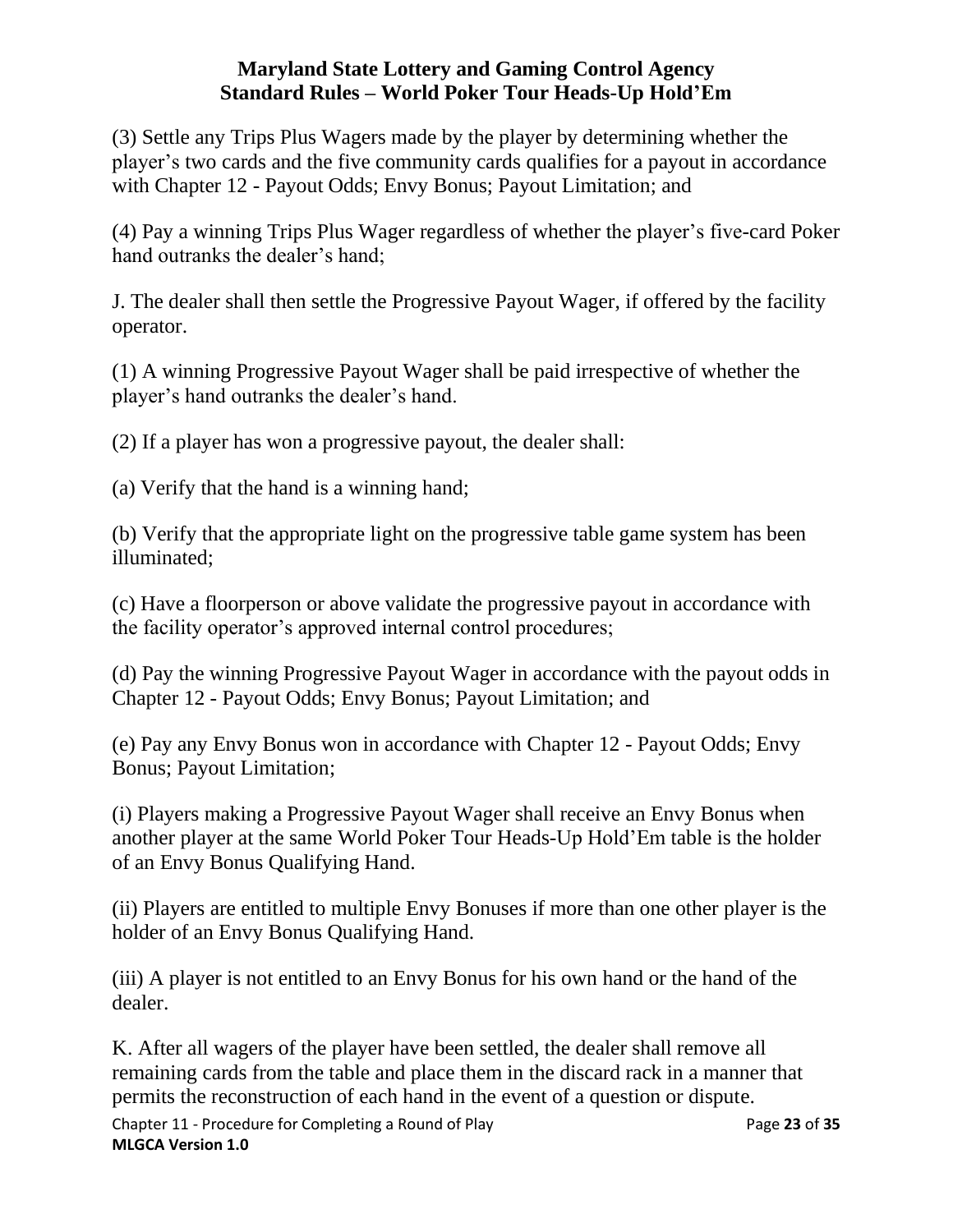## **Chapter 12 - Payout Odds; Envy Bonus; Payout Limitation.**

A. A facility operator shall pay each winning Ante Wager and Raise Wager at odds of 1 to 1.

B. A facility operator shall pay the player's winning Odds Wager in accordance with the odds in one of the following paytables selected by the facility operator in its Rules Submission:

(1) Paytable A:

(a) For a Royal Flush the payout is 500 to 1;

(b) For a Straight Flush the payout is 50 to 1;

- (c) For Four-of-a-kind the payout is 10 to 1;
- (d) For a Full house the payout is 3 to 1;
- (e) For a Flush the payout is 3 to 2;
- (f) For a Straight the payout is 1 to 1; or

(g) For less than a Straight the payout is a push.

C. A player eligible for a Bad Beat Bonus shall be paid at the odds in one of the following paytables, selected by the facility operator in its Rules Submission:

(1) Paytable A:

- (a) For a Straight Flush the payout is 500 to 1;
- (b) For Four-of-a-kind the payout is 50 to 1;
- (c) For a Full house the payout is 10 to 1;
- (e) For a Flush the payout is 8 to1; or
- (f) For a Straight the payout is 5 to 1;

(2) Paytable B: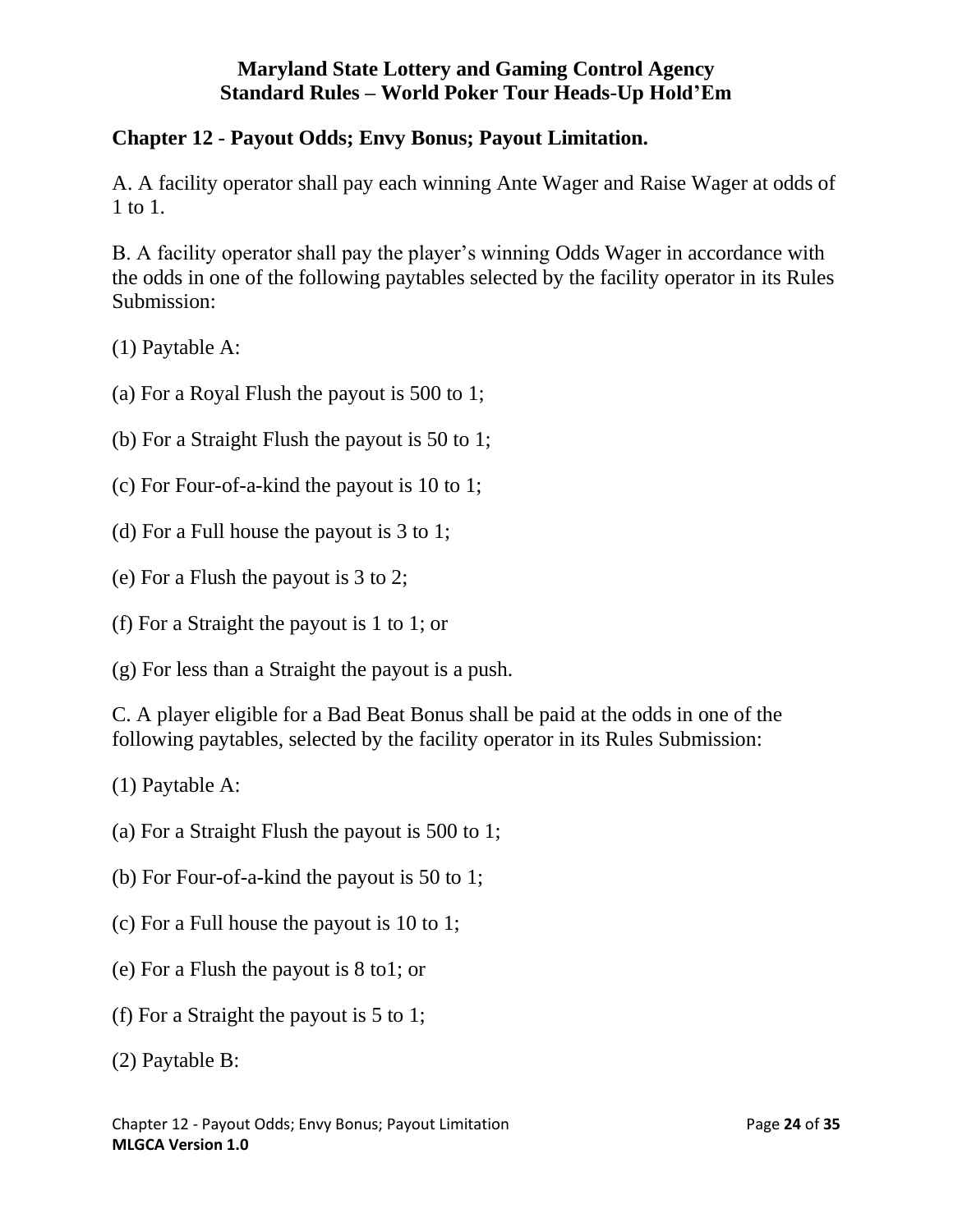- (a) For a Straight Flush the payout is 500 to 1;
- (b) For Four-of-a-kind the payout is 50 to 1;
- (c) For a Full house the payout is 10 to 1;
- (e) For a Flush the payout is 6 to1; or
- (f) For a Straight the payout is 5 to 1;
- (3) Paytable C:
- (a) For a Straight Flush the payout is 500 to 1;
- (b) For Four-of-a-kind the payout is 50 to 1;
- (c) For a Full house the payout is 10 to 1;
- (e) For a Flush the payout is 5 to1; or
- (f) For a Straight the payout is 4 to 1;
- (4) Paytable D:
- (a) For a Straight Flush the payout is 500 to 1;
- (b) For Four-of-a-kind the payout is 25 to 1;
- (c) For a Full house the payout is 6 to 1;
- (e) For a Flush the payout is 5 to1; or
- (f) For a Straight the payout is 4 to 1.

D. A facility operator shall pay the player's winning Pocket BonusWager in accordance with the odds in one of the following paytables selected by the facility operator in its Rules Submission:

- (1) Paytable A:
- (a) For a Pair of Aces the payout is 30 to 1;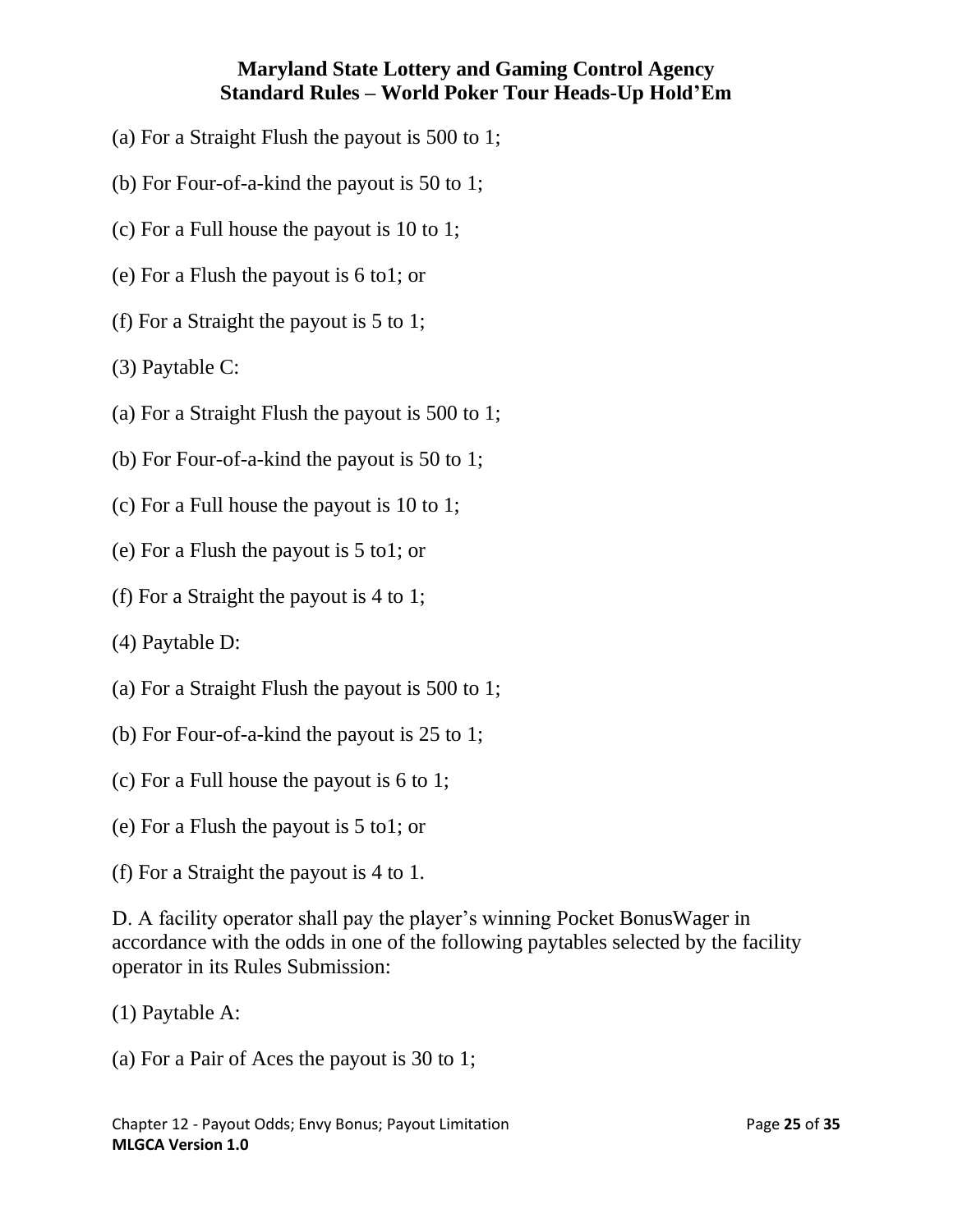- (b) For an Ace and a King, Queen or Jack of the same suit the payout is 20 to 1;
- (c) For an Ace and a King, Queen or Jack of different suits the payout is 10 to 1; or
- (d) For a Pair of 2s to Kings the payout is 5 to 1;
- (2) Paytable B:
- (a) For a Pair of Aces the payout is 25 to 1;
- (b) For an Ace and a King, Queen or Jack of the same suit the payout is 20 to 1;
- (c) For an Ace and a King, Queen or Jack of different suits the payout is 10 to 1; or
- (d) For a Pair of 2s to Kings the payout is 5 to 1;
- (3) Paytable C:
- (a) For a Pair of Aces the payout is 30 to 1;
- (b) For an Ace and a King, Queen or Jack of the same suit the payout is 20 to 1;
- (c) For an Ace and a King, Queen or Jack of different suits the payout is 10 to 1; or
- (d) For a Pair of 2s to Kings the payout is 4 to 1.

E. A facility operator shall pay the player's winning Trips Plus Wager in accordance with the odds in one of the following paytables selected by the facility operator in its Rules Submission:

- (1) Paytable A:
- (a) For a Royal Flush the payout is 100 to 1;
- (b) For a Straight Flush the payout is 40 to 1;
- (c) For Four-of-a-kind the payout is 30 to 1;
- (d) For a Full house the payout is 9 to 1;
- (e) For a Flush the payout is 7 to 1;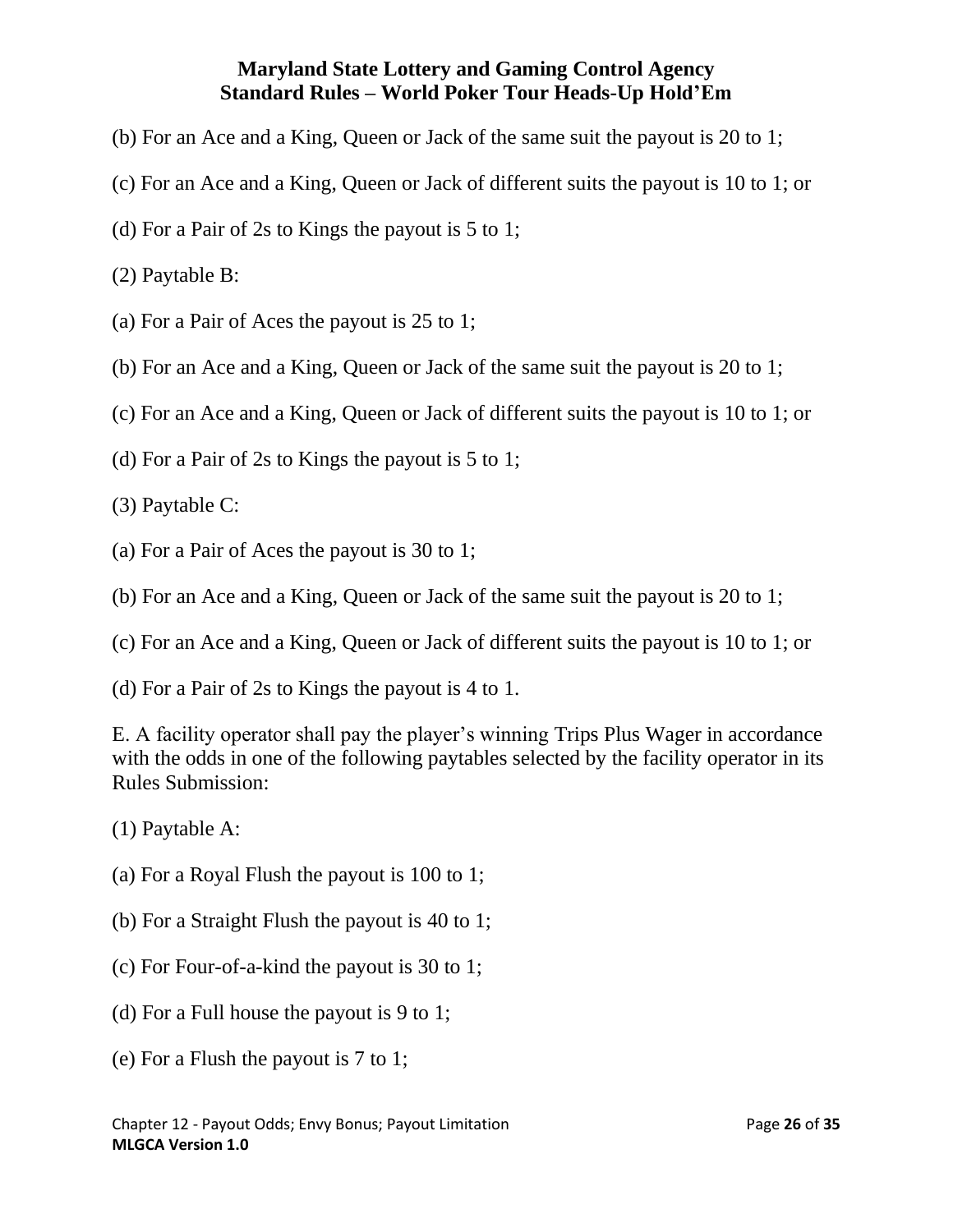- (f) For a Straight the payout is 4 to 1; or
- (g) For a Three-of-a-kind the payout is 3 to 1;
- (2) Paytable B:
- (a) For a Royal Flush the payout is 100 to 1;
- (b) For a Straight Flush the payout is 40 to 1;
- (c) For Four-of-a-kind the payout is 30 to 1;
- (d) For a Full house the payout is 8 to 1;
- (e) For a Flush the payout is 6 to 1;
- (f) For a Straight the payout is 5 to 1; or
- (g) For a Three-of-a-kind the payout is 3 to 1;
- (3) Paytable C:
- (a) For a Royal Flush the payout is 100 to 1;
- (b) For a Straight Flush the payout is 40 to 1;
- (c) For Four-of-a-kind the payout is 30 to 1;
- (d) For a Full house the payout is 7 to 1;
- (e) For a Flush the payout is 6 to 1;
- (f) For a Straight the payout is 5 to 1; or
- (g) For a Three-of-a-kind the payout is 3 to 1;
- (4) Paytable D:
- (a) For a Royal Flush the payout is 100 to 1;
- (b) For a Straight Flush the payout is 40 to 1;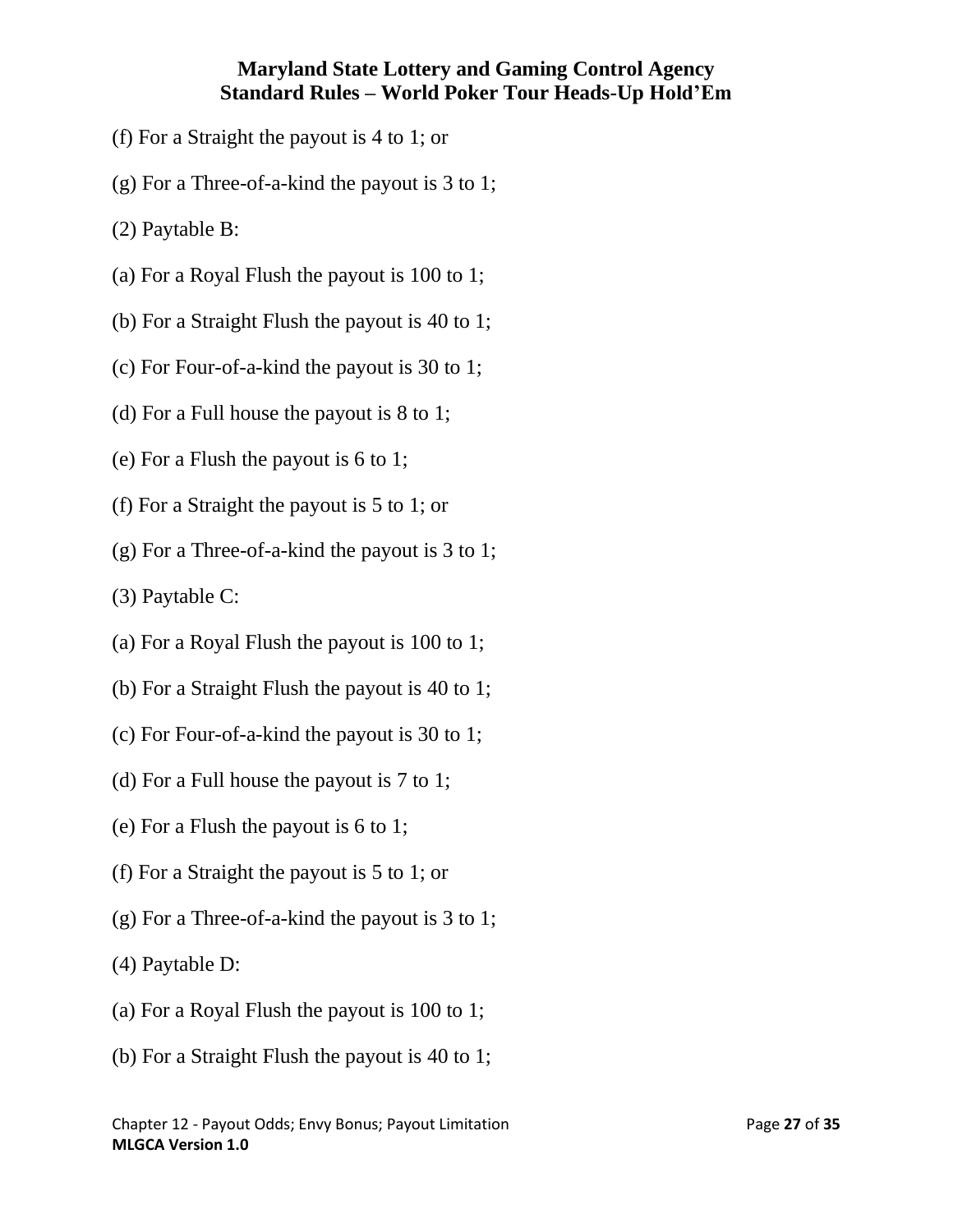- (c) For Four-of-a-kind the payout is 30 to 1;
- (d) For a Full house the payout is 8 to 1;
- (e) For a Flush the payout is 7 to 1;
- (f) For a Straight the payout is 4 to 1; or
- (g) For a Three-of-a-kind the payout is 3 to 1.

D. If a facility operator offers the Progressive Payout Wager:

(1) A player placing a Progressive Payout Wager shall be paid at the odds in one of the following paytables selected by the facility operator in it Rules Summission:

- (a) Paytable A:
- (i) For a Flopped Royal Flush in Spades the payout is 100 percent of meter;
- (ii) For a Flopped Royal Flush the payout is 10 percent of meter;
- (iii) For a Royal Flush the payout is 10 percent of meter;
- (iv) For a Community Royal Flush the payout is 10 percent of meter;
- (v) For a Straight Flush the payout is \$200;
- (vi) For Four-of-a-kind the payout is \$50;
- (vii) For a Full house the payout is \$10; or
- (viii) For a Flush the payout is \$5;
- (b) Paytable B:
- (i) For a Flopped Royal Flush in Spades the payout is 100 percent of meter;
- (ii) For a Flopped Royal Flush the payout is \$1,000;
- (iii) For a Royal Flush the payout is \$1,000;
- (iv) For a Community Royal Flush the payout is \$1,000;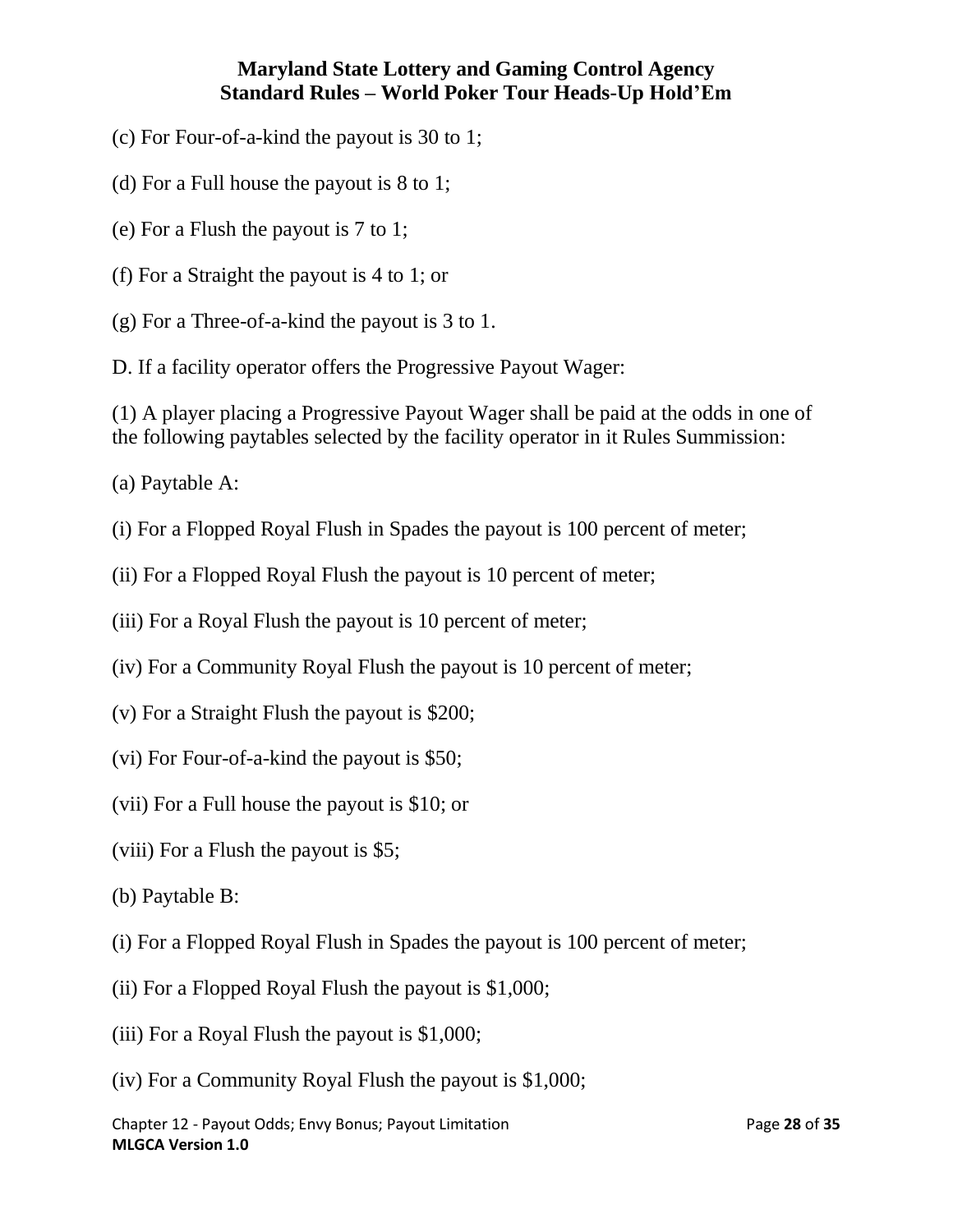- (v) For a Straight Flush the payout is \$200;
- (vi) For Four-of-a-kind the payout is \$50;
- (vii) For a Full house the payout is \$10; or
- (viii) For a Flush the payout is \$5;
- (c) Paytable C:
- (i) For a Flopped Royal Flush in Spades the payout is 100 percent of meter;
- (ii) For a Flopped Royal Flush the payout is 10 percent of meter;
- (iii) For a Royal Flush the payout is 10 percent of meter;
- (iv) For a Community Royal Flush the payout is 10 percent of meter;
- (v) For a Straight Flush the payout is \$500;
- (vi) For Four-of-a-kind the payout is \$100; or
- (vii) For a Full house the payout is \$10;
- (d) Paytable D:
- (i) For a Flopped Royal Flush in Spades the payout is 100 percent of meter;
- (ii) For a Flopped Royal Flush the payout is 100 percent of meter;
- (iii) For a Royal Flush the payout is \$1,000;
- (iv) For a Community Royal Flush the payout is \$1,000;
- (v) For a Straight Flush the payout is \$500;
- (vi) For Four-of-a-kind the payout is \$100; or
- (vii) For a Full house the payout is \$10;
- (e) Paytable E: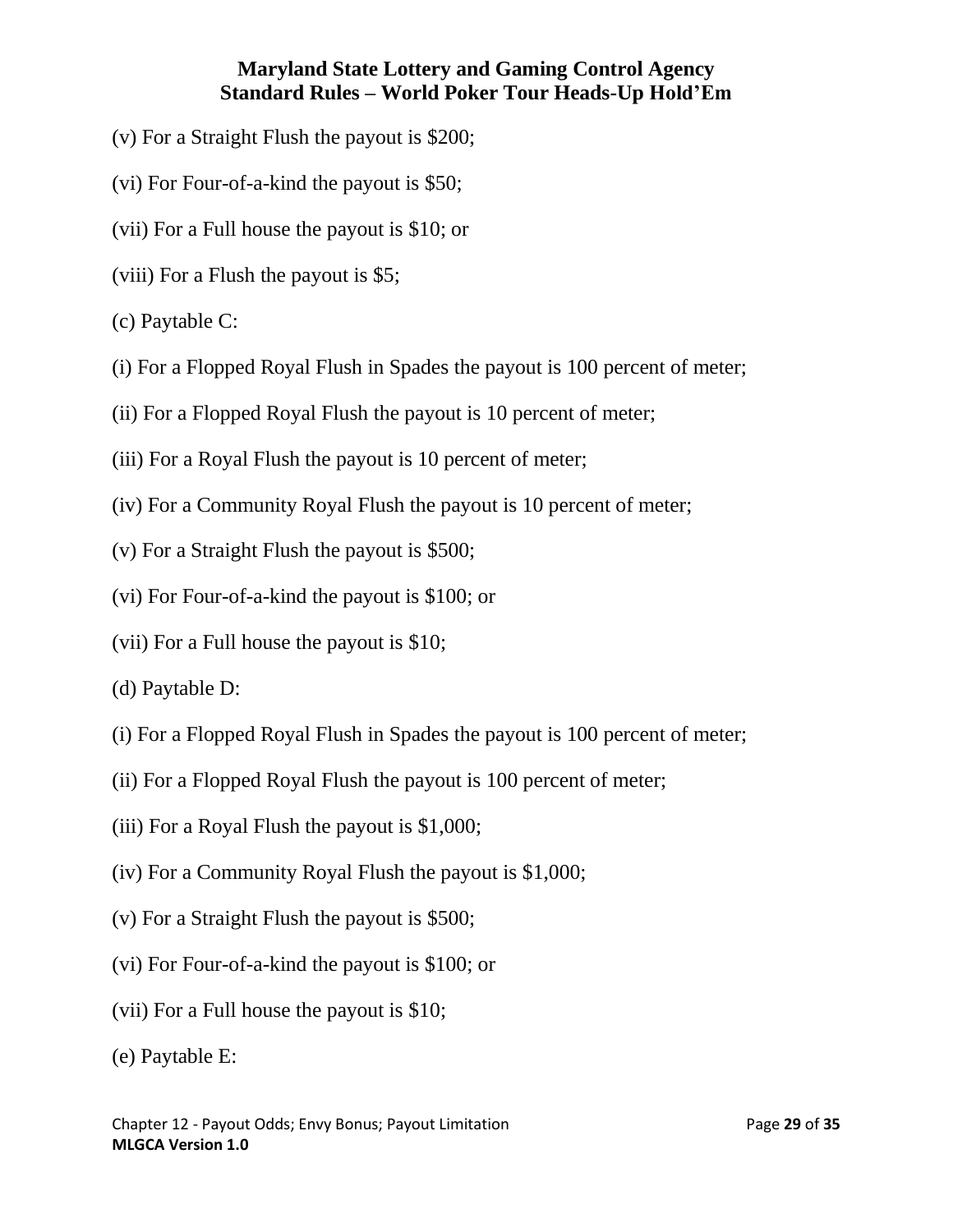- (i) For a Flopped Royal Flush in Spades the payout is 100 percent of meter;
- (ii) For a Flopped Royal Flush the payout is 100 percent of meter;
- (iii) For a Royal Flush the payout is \$3,000;
- (iv) For a Community Royal Flush the payout is \$3,000;
- (v) For a Straight Flush the payout is \$250;
- (vi) For Four-of-a-kind the payout is \$100; or
- (vii) For a Full house the payout is \$10;
- (f) Paytable F:
- (i) For a Flopped Royal Flush in Spades the payout is 100 percent of meter;
- (ii) For a Flopped Royal Flush the payout is 100 percent of meter;
- (iii) For a Royal Flush the payout is 5 percent of meter;
- (iv) For a Community Royal Flush the payout is \$3,000;
- (v) For a Straight Flush the payout is \$250;
- (vi) For Four-of-a-kind the payout is \$100; or
- (vii) For a Full house the payout is \$10;
- (g) Paytable G:
- (i) For a Flopped Royal Flush in Spades the payout is 100 percent of meter;
- (ii) For a Flopped Royal Flush the payout is 100 percent of meter;
- (iii) For a Royal Flush the payout is 100 percent of meter;
- (iv) For a Community Royal Flush the payout is \$1,000;
- (v) For a Straight Flush the payout is \$250;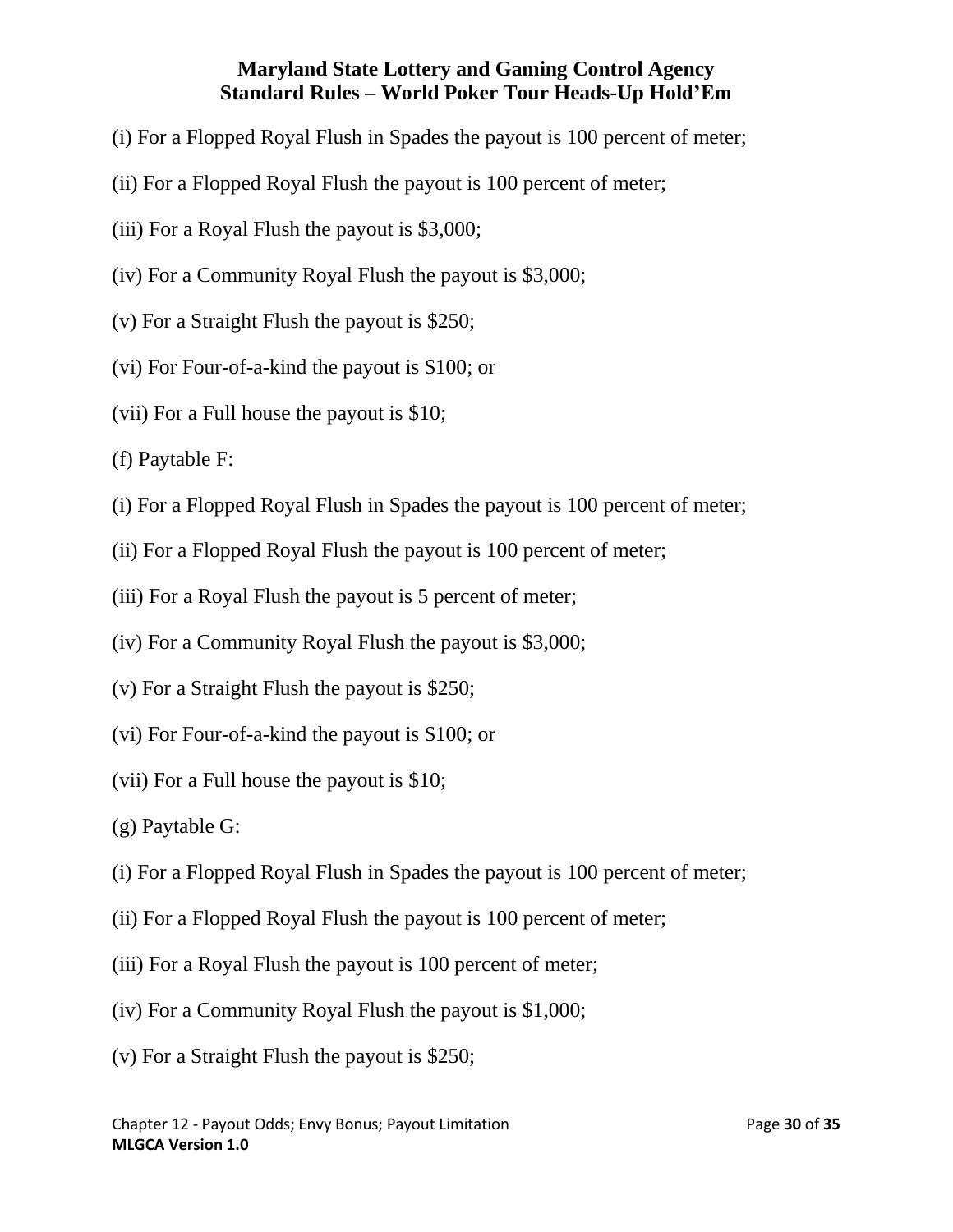- (vi) For Four-of-a-kind the payout is \$75; or
- (vii) For a Full house the payout is \$11;
- (h) Paytable H:
- (i) For a Flopped Royal Flush in Spades the payout is 100 percent of meter;
- (ii) For a Flopped Royal Flush the payout is 100 percent of meter;
- (iii) For a Royal Flush the payout is 100 percent of meter;
- (iv) For a Community Royal Flush the payout is \$1,000;
- (v) For a Straight Flush the payout is \$300;
- (vi) For Four-of-a-kind the payout is \$100; or
- (vii) For a Full house the payout is \$10;
- (i) Paytable I:
- (i) For a Flopped Straight Flush the payout is 100 percent of meter;
- (ii) For a Royal Flush the payout is \$2,000;
- (iii) For a Straight Flush the payout is \$250;
- (iv) For Four-of-a-kind the payout is \$50;
- (v) For a Full house the payout is \$7; or
- (vi) For a Flush the payout is \$5;
- (j) Paytable J:
- (i) For a Flopped Royal Flush the payout is 100 percent of meter;
- (ii) For a Royal Flush the payout is 100 percent of meter;
- (iii) For a Community Royal Flush the payout is \$1,000;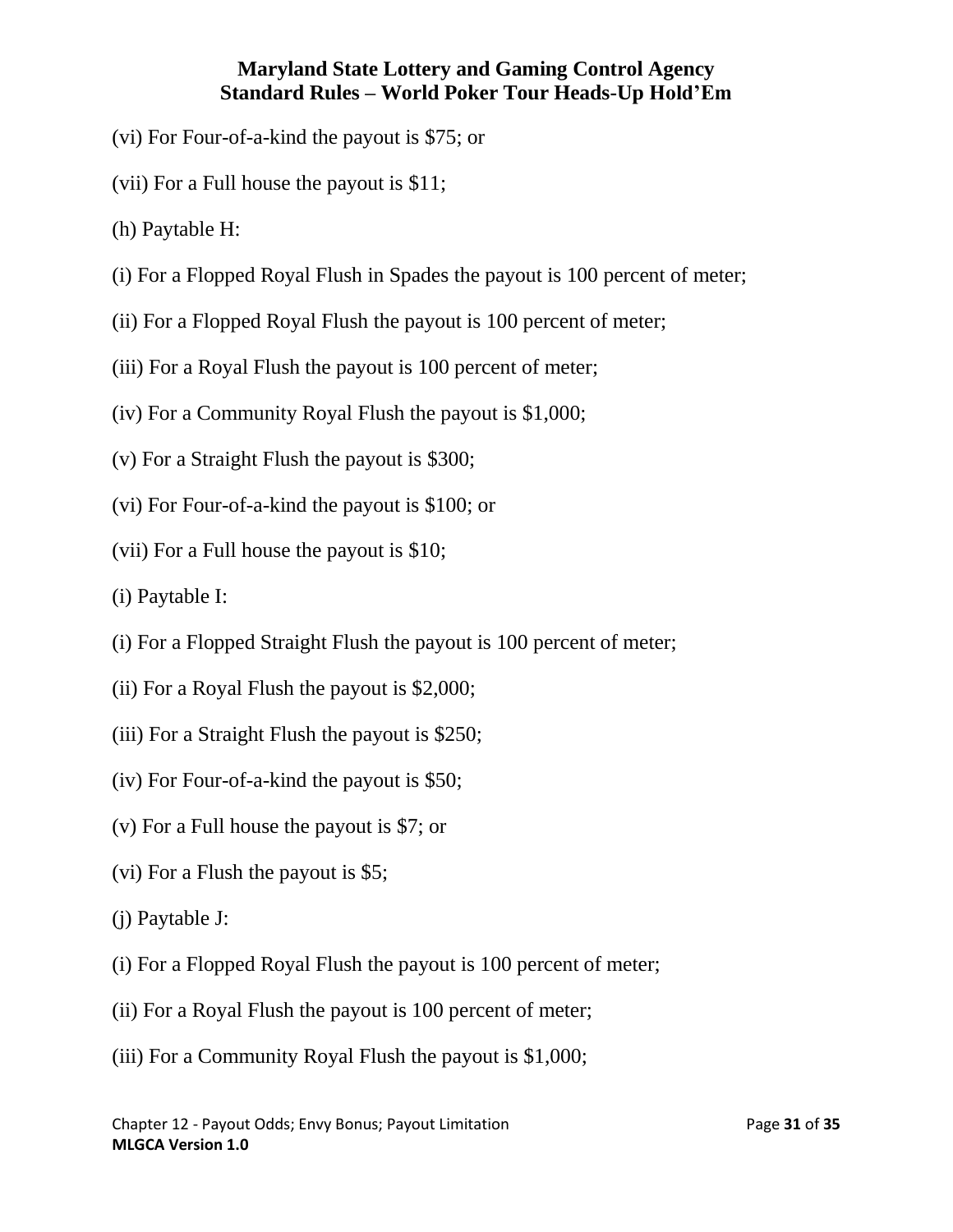(iv) For a Straight Flush the payout is \$250;

(v) For Four-of-a-kind the payout is \$75; or

(vi) For a Full house the payout is \$11.

(2) A player shall receive the payout for only the highest ranking five-card Poker hand formed;

(3) The facility operator's Rules Submission shall include the:

(a) Rate of progression for the meter used for the progressive payout in  $$D(1)$  of this chapter; and

(b) Initial and reset amount, which shall be at least:

(i) \$5,000 for Paytable A—E;

(ii) \$6,000 for Paytable F;

(iii) \$2,000 for Paytable G, H, and J; or

(iv) \$2,500 for Paytable I.

(4) Winning Progressive Payout Hands shall be paid in accordance with the amount on the meter when it is the player's turn to be paid in accordance with Chapter 11 - Procedure for Completing a Round of Play.

(5) Winning Progressive Payout Hands shall be paid in accordance with the amount on the meter when it is the player's turn to be paid in accordance with Chapter 11 - Procedure for Completing a Round of Play.

(6) Envy Bonus payouts shall be:

(a) Based upon the amount of the Progressive Jackpot Wager placed by the player receiving the Envy Bonus; and

(b) Made according to one of the payouts for Envy Bonus Qualifying Hands that was designated by the facility operator in its Rules Submission.

(7) An Envy Bonus payout for \$1 Progressive Payout Wager shall be paid according to:

Chapter 12 - Payout Odds; Envy Bonus; Payout Limitation Page **32** of **35 MLGCA Version 1.0**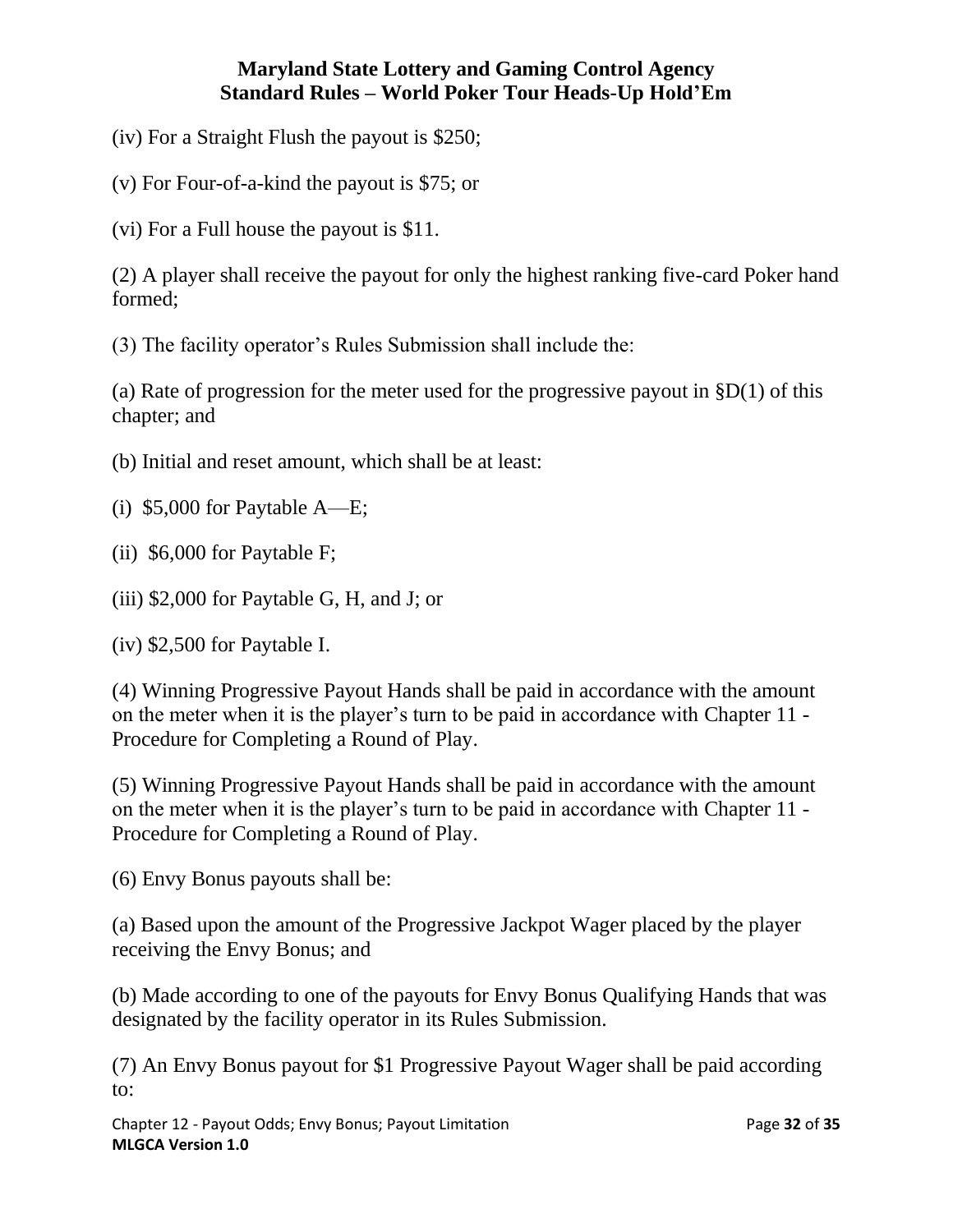(a) Paytable J Envy Bonus:

(i) For a Flopped Royal Flush the payout is \$100;

(ii) For a Royal Flush the payout is \$100.

E. Notwithstanding the payout odds in §§A—D of this chapter, in its Rules Submission a facility operator may establish a maximum amount that is payable to a player on a single hand.

(1) The maximum amount shall be at least \$50,000 or the maximum amount that one player could win per round when betting the minimum wager, whichever is greater.

<span id="page-32-0"></span>(2) A maximum payout limit established by the facility operator shall apply only to payouts of World Poker Tour Heads-Up Hold'Em Wagers placed under Chapter 7 - Wagers, but does not apply to payouts for Progressive Payout Wagers placed under Chapter 7 - Wagers.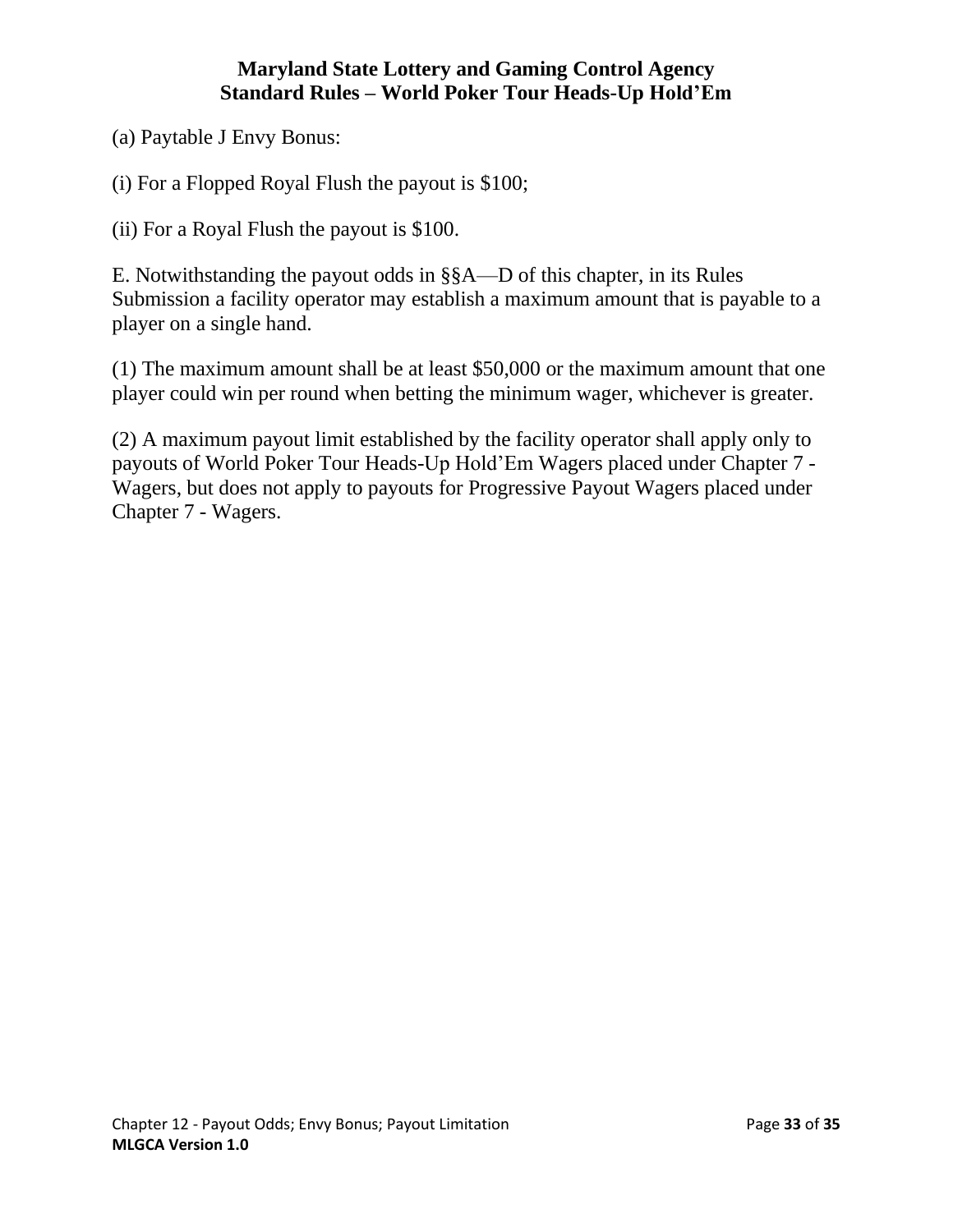#### **Chapter 13 - Irregularities.**

A. A card that is found face up in the shoe or the deck while the cards are being dealt may not be used in that round of play and shall be placed in the discard rack.

B. If more than one card is found face up in the shoe or the deck during the dealing of the cards, all hands are void, and the dealer shall return all wagers to the players and reshuffle the cards.

C. Notwithstanding §§A and B of this chapter, if the cards are found face up after each player and the dealer has received their initial two cards, any Pocket Bonus Wagers shall be settled in accordance with the payout odds in Chapter 12 - Payout Odds; Envy Bonus; Payout Limitation.

D. A card drawn in error without its face being exposed shall be used as though it were the next card from the shoe or the deck.

E. If any player, the dealer, or the area designated for the placement of the community cards is dealt an incorrect number of cards, all hands are void, and the dealer shall return all wagers to the players and reshuffle the cards.

F. If either of the dealer's cards is inadvertently exposed before each player has folded or placed a Play Wager as described in Chapter 11 - Procedure for Completing a Round of Play, all hands are void, and the dealer shall return all Ante, Odds, and Raise Wagers to the players and reshuffle the cards.

G. Notwithstanding §F of this chapter, if a player has placed a Pocket Bonus or Trips Plus Wager, the dealer shall settle each Wager in accordance with the payout odds in Chapter 12 - Payout Odds; Envy Bonus; Payout Limitation.

H. If an automated card shuffling device is being used and the device jams, stops shuffling during a shuffle, or fails to complete a shuffle cycle, the dealer shall:

(1) Reshuffle the cards;

(2) Return all wagers to the players; and

(3) Remove any cards from the device and reshuffle them with any cards already dealt.